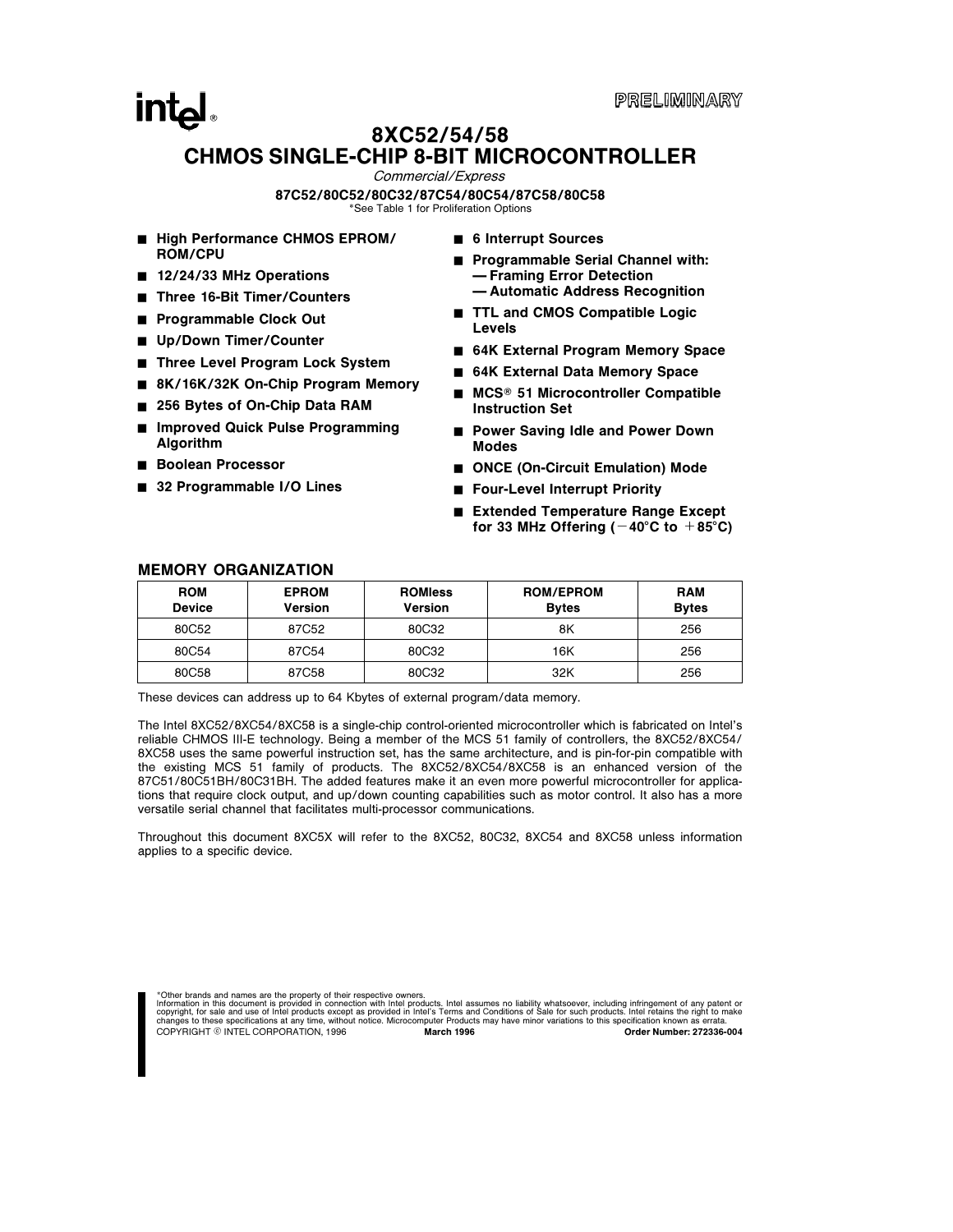## int<sub>el</sub>

Table 1. Proliferations Options

|       | Standard <sup>*1</sup> | -1 | -2 | $-24$ | -33 |
|-------|------------------------|----|----|-------|-----|
| 80C32 | X                      | X  | X  | X     | X   |
| 80C52 | X                      | X  | X  | X     | X   |
| 87C52 | X                      | X  | X  | X     | X   |
| 80C54 | X                      | x  | X  | X     | X   |
| 87C54 | X                      | X  | X  | X     | X   |
| 80C58 | X                      | X  | X  | X     | X   |
| 87C58 | x                      | x  | x  | X     | X   |

#### NOTES:

| *1   | 3.5 MHz to 12 MHz: 5V $\pm$ 20%     |
|------|-------------------------------------|
| $-1$ | 3.5 MHz to 16 MHz: 5V $\pm$ 20%     |
| -2   | 0.5 MHz to 12 MHz: 5V $\pm$ 20%     |
|      | -24 3.5 MHz to 24 MHz: 5V $\pm$ 20% |
|      | -33 3.5 MHz to 33 MHz: 5V $\pm$ 10% |
|      |                                     |



Figure 1. 8XC5X Block Diagram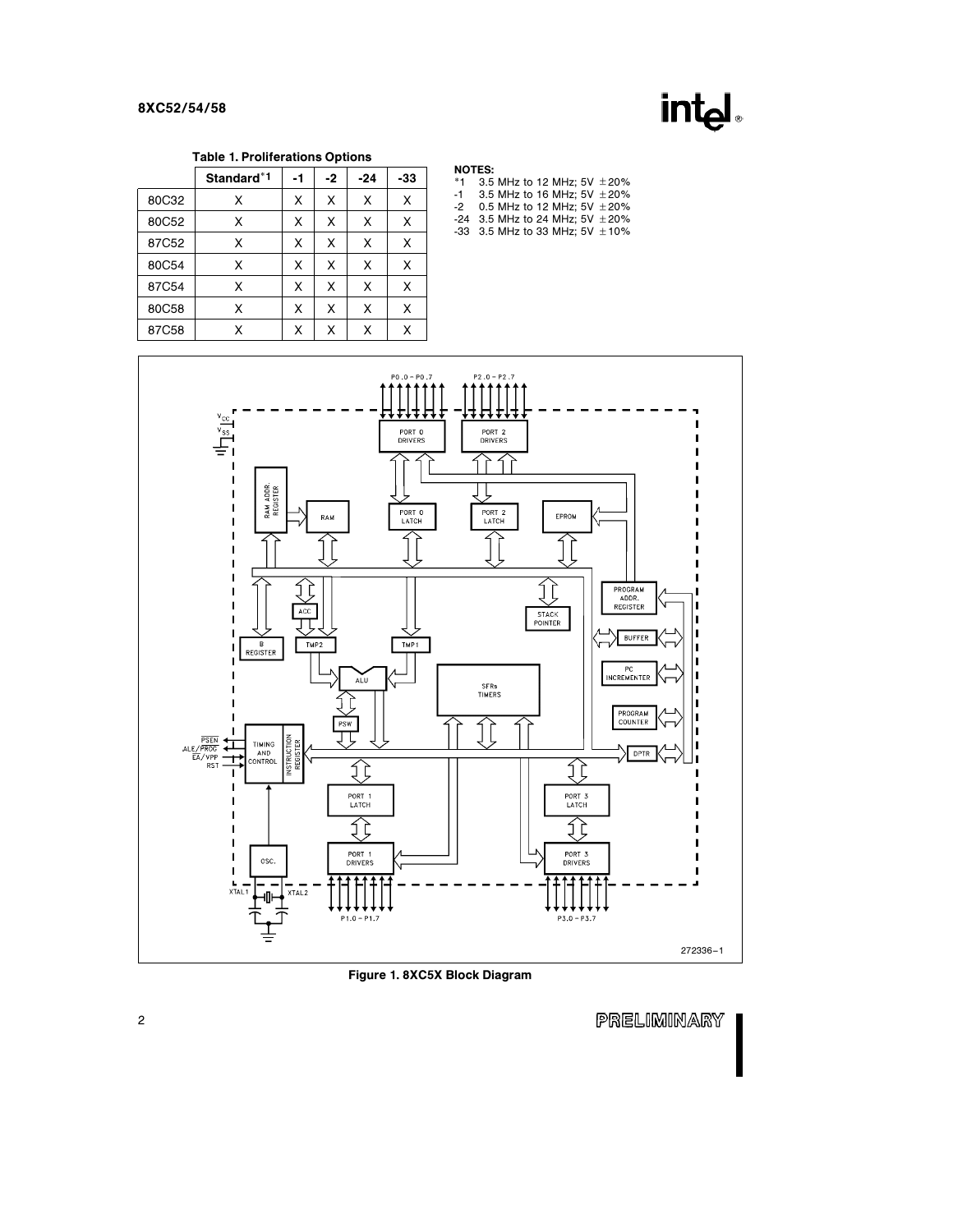

### PROCESS INFORMATION

This device is manufactured on P629.0, a CHMOS III-E process. Additional process and reliability information is available in Intel's Components Quality and Reliability Handbook, Order No. 210997.

#### PACKAGES

| Part  | <b>Prefix</b> | Package Type             |
|-------|---------------|--------------------------|
| 8XC5X | Р             | 40-Pin Plastic DIP (OTP) |
| 87C5X | D             | 40-Pin CERDIP (EPROM)    |
| 8XC5X | N             | 44-Pin PLCC (OTP)        |
| 8XC5X | S             | 44-Pin QFP (OTP)         |



Figure 2. Pin Connections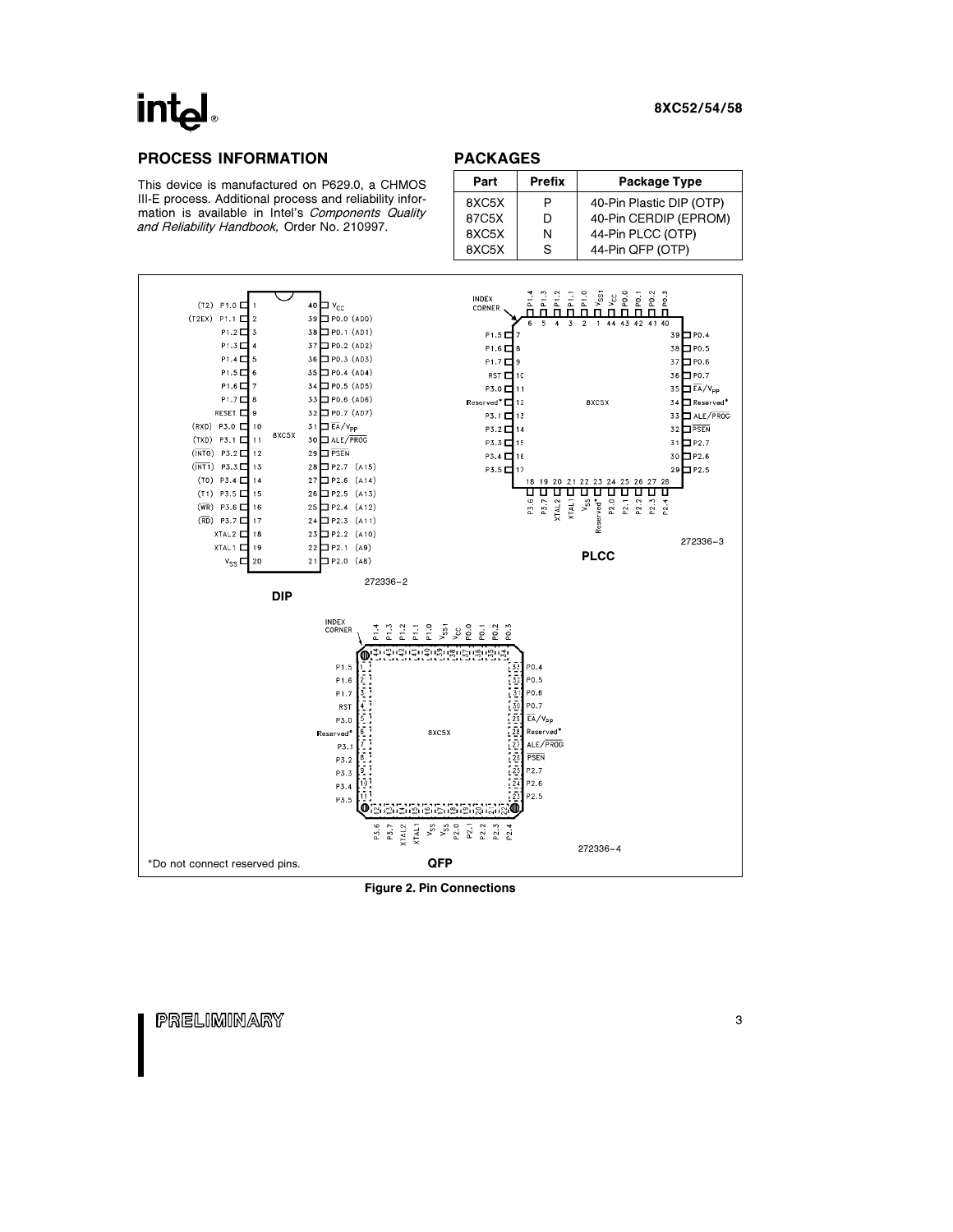#### PIN DESCRIPTIONS

V<sub>CC</sub>: Supply voltage.

V<sub>SS</sub>: Circuit ground.

V<sub>SS1</sub>: Secondary ground (not on DIP). Provided to reduce ground bounce and improve power supply by-passing.

#### NOTE:

This pin is not a substitute for the  $V_{SS}$  pin (pin 22). (Connection not necessary for proper operation.)

Port 0: Port 0 is an 8-bit, open drain, bidirectional I/O port. As an output port each pin can sink several LS TTL inputs. Port 0 pins that have 1's written to them float, and in that state can be used as high-impedance inputs.

Port 0 is also the multiplexed low-order address and data bus during accesses to external Program and Data Memory. In this application it uses strong internal pullups when emitting 1's, and can source and sink several LS TTL inputs.

Port 0 also receives the code bytes during EPROM programming, and outputs the code bytes during program verification. External pullup resistors are required during program verification.

Port 1: Port 1 is an 8-bit bidirectional I/O port with internal pullups. The Port 1 output buffers can drive LS TTL inputs. Port 1 pins that have 1's written to them are pulled high by the internal pullups, and in that state can be used as inputs. As inputs, Port 1 pins that are externally pulled low will source current  $(I<sub>II</sub>$ , on the data sheet) because of the internal pullups.

In addition, Port 1 serves the functions of the following special features of the 8XC5X:

| Port Pin         | <b>Alternate Function</b>                                               |
|------------------|-------------------------------------------------------------------------|
| P <sub>1.0</sub> | T2 (External Count Input to Timer/<br>Counter 2), Clock-Out             |
| P <sub>1.1</sub> | T2EX (Timer/Counter 2 Capture/<br>Reload Trigger and Direction Control) |

Port 1 receives the low-order address bytes during EPROM programming and verifying.

Port 2: Port 2 is an 8-bit bidirectional I/O port with internal pullups. The Port 2 output buffers can drive LS TTL inputs. Port 2 pins that have 1's written to them are pulled high by the internal pullups, and in that state can be used as inputs. As inputs, Port 2 pins that are externally pulled low will source current  $I_{II}$ , on the data sheet) because of the internal pullups.

Port 2 emits the high-order address byte during fetches from external Program Memory and during accesses to external Data Memory that use 16-bit addresses (MOVX @DPTR). In this application it uses strong internal pullups when emitting 1's. During accesses to external Data Memory that use 8-bit addresses (MOVX @Ri), Port 2 emits the contents of the P2 Special Function Register.

Some Port 2 pins receive the high-order address bits during EPROM programming and program verification.

Port 3: Port 3 is an 8-bit bidirectional I/O port with internal pullups. The Port 3 output buffers can drive LS TTL inputs. Port 3 pins that have 1's written to them are pulled high by the internal pullups, and in that state can be used as inputs. As inputs, Port 3 pins that are externally pulled low will source current  $I_{II}$ , on the data sheet) because of the pullups.

Port 3 also serves the functions of various special features of the 8051 Family, as listed below:

| <b>Port Pin</b>  | <b>Alternate Function</b>                       |
|------------------|-------------------------------------------------|
| P3.0             | RXD (serial input port)                         |
| P3.1             | TXD (serial output port)                        |
| P <sub>3.2</sub> | $\overline{\text{INT0}}$ (external interrupt 0) |
| P3.3             | INT1 (external interrupt 1)                     |
| P <sub>3.4</sub> | T0 (Timer 0 external input)                     |
| P3.5             | T1 (Timer 1 external input)                     |
| P3.6             | WR (external data memory write strobe)          |
| P3.7             | RD (external data memory read strobe)           |

RST: Reset input. A high on this pin for two machine cycles while the oscillator is running resets the device. The port pins will be driven to their reset condition when a minimum  $V_{\text{H}}$  voltage is applied whether the oscillator is running or not. An internal pulldown resistor permits a power-on reset with only a capacitor connected to  $V_{CC}$ .

ALE: Address Latch Enable output pulse for latching the low byte of the address during accesses to external memory. This pin (ALE/PROG) is also the program pulse input during EPROM programming for the 87C5X.

In normal operation ALE is emitted at a constant rate of  $\frac{1}{6}$  the oscillator frequency, and may be used for external timing or clocking purposes. Note, however, that one ALE pulse is skipped during each access to external Data Memory.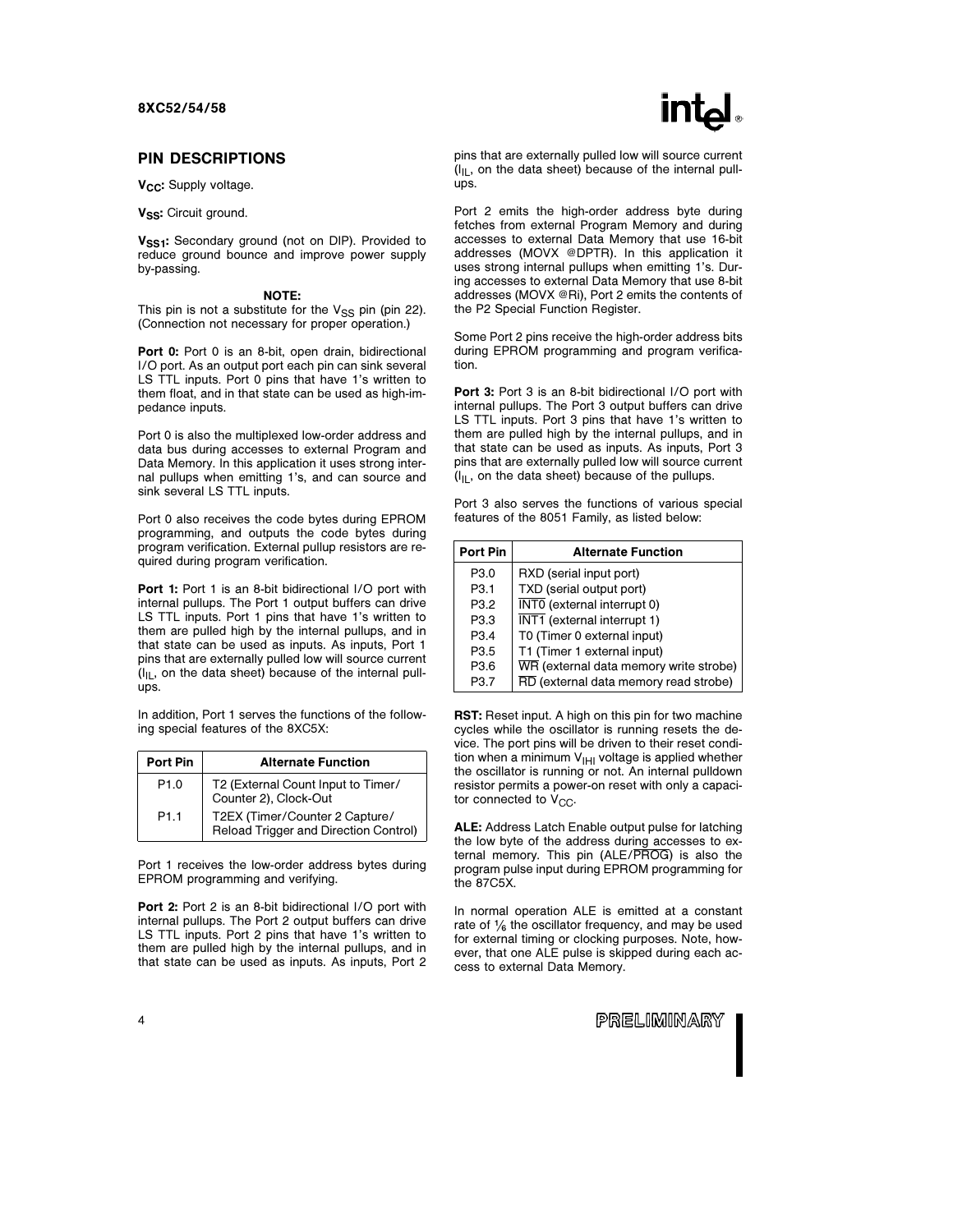## inte

If desired, ALE operation can be disabled by setting bit 0 of SFR location 8EH. With this bit set, the pin is weakly pulled high. However, the ALE disable feature will be suspended during a MOVX or MOVC instruction, idle mode, power down mode and ICE mode. The ALE disable feature will be terminated by reset. When the ALE disable feature is suspended or terminated, the ALE pin will no longer be pulled up weakly. Setting the ALE-disable bit has no affect if the microcontroller is in external execution mode.

Throughout the remainder of this data sheet, ALE will refer to the signal coming out of the ALE/PROG pin, and the pin will be referred to as the ALE/PROG pin.

**PSEN:** Program Store Enable is the read strobe to external Program Memory.

When the 8XC5X is executing code from external Program Memory, PSEN is activated twice each machine cycle, except that two PSEN activations are skipped during each access to external Data Memory.

 $\overline{EA}/V_{\text{DD}}$ : External Access enable.  $\overline{EA}$  must be strapped to VSS in order to enable the device to fetch code from external Program Memory locations 0000H to 0FFFFH. Note, however, that if any of the Lock bits are programmed,  $\overline{EA}$  will be internally latched on reset.

 $\overline{EA}$  should be strapped to V<sub>CC</sub> for internal program executions.

This pin also receives the programming supply voltage  $(V_{PP})$  during EPROM programming.

XTAL1: Input to the inverting oscillator amplifier.

XTAL2: Output from the inverting oscillator amplifier.

### OSCILLATOR CHARACTERISTICS

XTAL1 and XTAL2 are the input and output, respectively, of a inverting amplifier which can be configured for use as an on-chip oscillator, as shown in Figure 3. Either a quartz crystal or ceramic resonator may be used. More detailed information concerning the use of the on-chip oscillator is available in Application Note AP-155, ''Oscillators for Microcontrollers'', Order No. 230659.



Figure 3. Oscillator Connections

To drive the device from an external clock source, XTAL1 should be driven, while XTAL2 floats, as shown in Figure 4. There are no requirements on the duty cycle of the external clock signal, since the input to the internal clocking circuitry is through a divide-by-two flip-flop, but minimum and maximum high and low times specified on the data sheet must be observed.

An external oscillator may encounter as much as a 100 pF load at XTAL1 when it starts up. This is due to interaction between the amplifier and its feedback capacitance. Once the external signal meets the  $V_{\text{II}}$ and  $V_{\text{IH}}$  specifications the capacitance will not exceed 20 pF.



Figure 4. External Clock Drive Configuration

### IDLE MODE

The user's software can invoke the Idle Mode. When the microcontroller is in this mode, power consumption is reduced. The Special Function Registers and the onboard RAM retain their values during Idle, but the processor stops executing instructions. Idle Mode will be exited if the chip is reset or if an enabled interrupt occurs.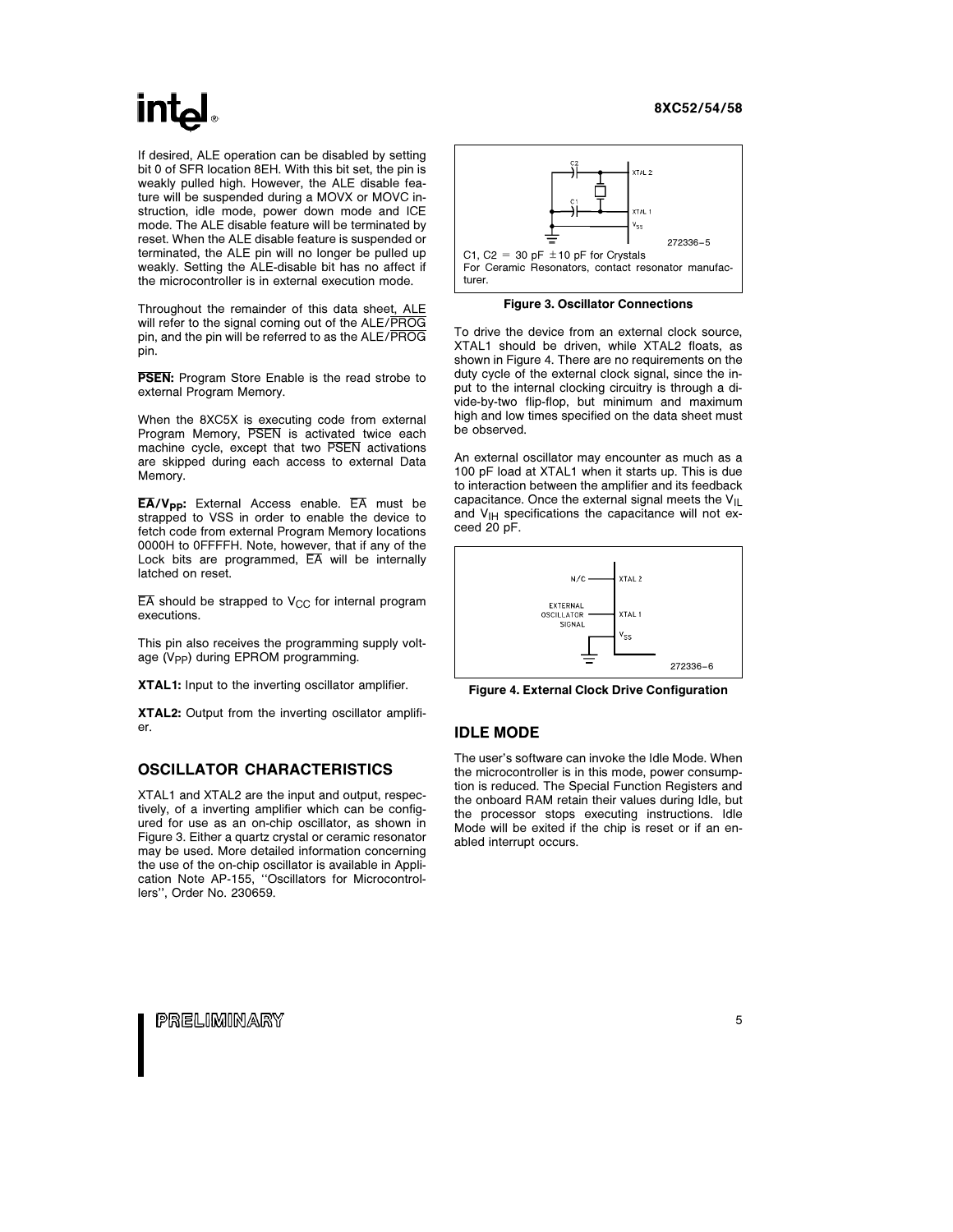| <b>Mode</b> | Program<br><b>Memory</b> | <b>ALE</b> | <b>PSEN</b> | PORT <sub>0</sub> | PORT <sub>1</sub> | PORT <sub>2</sub> | PORT <sub>3</sub> |
|-------------|--------------------------|------------|-------------|-------------------|-------------------|-------------------|-------------------|
| Idle        | Internal                 |            |             | Data              | Data              | Data              | Data              |
| Idle        | External                 |            |             | Float             | Data              | Address           | Data              |
| Power Down  | Internal                 | 0          | 0           | Data              | Data              | Data              | Data              |
| Power Down  | External                 | 0          | 0           | Float             | Data              | Data              | Data              |

| Table 2. Status of the External Pins during Idle and Power Down |  |  |  |
|-----------------------------------------------------------------|--|--|--|
|                                                                 |  |  |  |

#### POWER DOWN MODE

To save even more power, a Power Down mode can be invoked by software. In this mode, the oscillator is stopped and the instruction that invoked Power Down is the last instruction executed. The on-chip RAM and Special Function Registers retain their values until the Power Down mode is terminated.

On the 8XC5X either a hardware reset or an external interrupt can cause an exit from Power Down. Reset redefines all the SFRs but does not change the onchip RAM. An external interrupt allows both the SFRs and on-chip RAM to retain their values.

To properly terminate Power Down, the reset or external interrupt should not be executed before  $V_{CC}$  is restored to its normal operating level, and must be held active long enough for the oscillator to restart and stabilize (normally less than 10 ms).

With an external interrupt, INT0 and INT1 must be enabled and configured as level-sensitive. Holding the pin low restarts the oscillator but bringing the pin back high completes the exit. Once the interrupt is serviced, the next instruction to be executed after RETI will be the one following the instruction that put the device into Power Down.

#### DESIGN CONSIDERATION

• The window on the D87C5X must be covered by an opaque label. Otherwise, the DC and AC characteristics may not be met, and the device may be functionally impaired.

#### NOTE:

For more detailed information on the reduced power modes refer to current Embedded Microcontrollers and Processors Handbook Volume I, (Order No. 270645) and Application Note AP-252 (Embedded Applications Handbook, Order No. 270648), ''Designing with the 80C51BH.''

• When the idle mode is terminated by a hardware reset, the device normally resumes program execution, from where it left off, up to two machine cycles before the internal reset algorithm takes control. On-chip hardware inhibits access to internal RAM in this event, but access to the port pins is not inhibited. To eliminate the possibility of an unexpected write when Idle is terminated by reset, the instruction following the one that invokes Idle should not be one that writes to a port pin or to external memory.

## ONCE MODE

The ONCE (''On-Circuit Emulation'') Mode facilitates testing and debugging of systems using the 8XC5X without the 8XC5X having to be removed from the circuit. The ONCE Mode is invoked by:

- 1) Pull ALE low while the device is in reset and PSEN is high:
- 2) Hold ALE low as RST is deactivated.

While the device is in ONCE Mode, the Port 0 pins float and the other port pins and ALE and PSEN are weakly pulled high. The oscillator circuit remains active. While the 8XC5X is in this mode, an emulator or test CPU can be used to drive the circuit. Normal operation is restored when a normal reset is applied.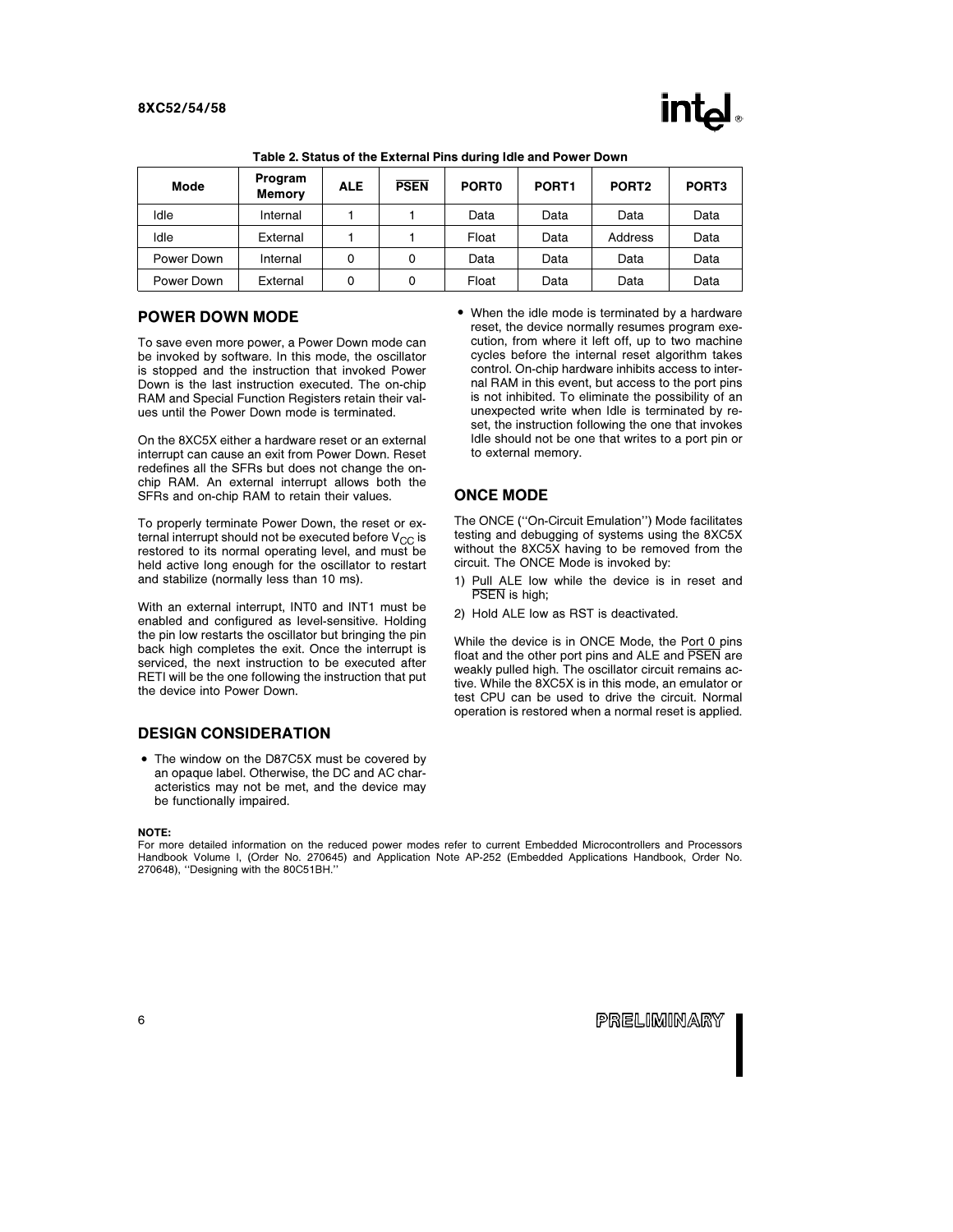#### 8XC5X EXPRESS

The Intel EXPRESS system offers enhancements to the operational specifications of the MCS 51 family of microcontrollers. These EXPRESS products are designed to meet the needs of those applications whose operating requirements exceed commercial standards.

The EXPRESS program includes the commercial standard temperature range with burn-in and an extended temperature range with or without burn-in.

With the commercial standard temperature range, operational characteristics are guaranteed over the temperature range of 0°C to  $+70^{\circ}$ C. With the extended temperature range option, operational characteristics are guaranteed over the range of  $-40^{\circ}$ C to  $+85^{\circ}$ C.

The optional burn-in is dynamic for a minimum time of 168 hours at 125°C with  $V_{CC} = 6.9V \pm 0.25V$ , following guidelines in MIL-STD-883, Method 1015.

Package types and EXPRESS versions are identified by a one- or two-letter prefix to the part number. The prefixes are listed in Table 3.

For the extended temperature range option, this data sheet specifies the parameters which deviate from their commercial temperature range limits.

#### NOTE:

Intel offers Express Temperature specifications for all 8XC5X speed options except for 33 MHz.

| <b>Prefix</b> | Package<br>Type | <b>Temperature</b><br>Range | Burn-In |
|---------------|-----------------|-----------------------------|---------|
| P             | Plastic         | Commercial                  | No      |
| D             | Cerdip          | Commercial                  | No      |
| N             | <b>PLCC</b>     | Commercial                  | No      |
| S             | QFP             | Commercial                  | No      |
| TP            | Plastic         | Extended                    | No      |
| TD            | Cerdip          | Extended                    | No      |
| ΤN            | <b>PLCC</b>     | Extended                    | No      |
| <b>TS</b>     | QFP             | Extended                    | No      |
| LP            | Plastic         | Extended                    | Yes     |
| LD            | Cerdip          | Extended                    | Yes     |
| LN            | <b>PLCC</b>     | Extended                    | Yes     |
| <b>LS</b>     | QFP             | Extended                    | Yes     |

#### Table 3. Prefix Identification

#### NOTE:

Contact distributor or local sales office to match EXPRESS prefix with proper device.

#### EXAMPLES:

P80C52 indicates 80C52 in a plastic package and specified for commercial temperature range, without burn-in. TD80C52 indicates 80C52 in a Cerdip package and specified for extended temperature range, without burn-in.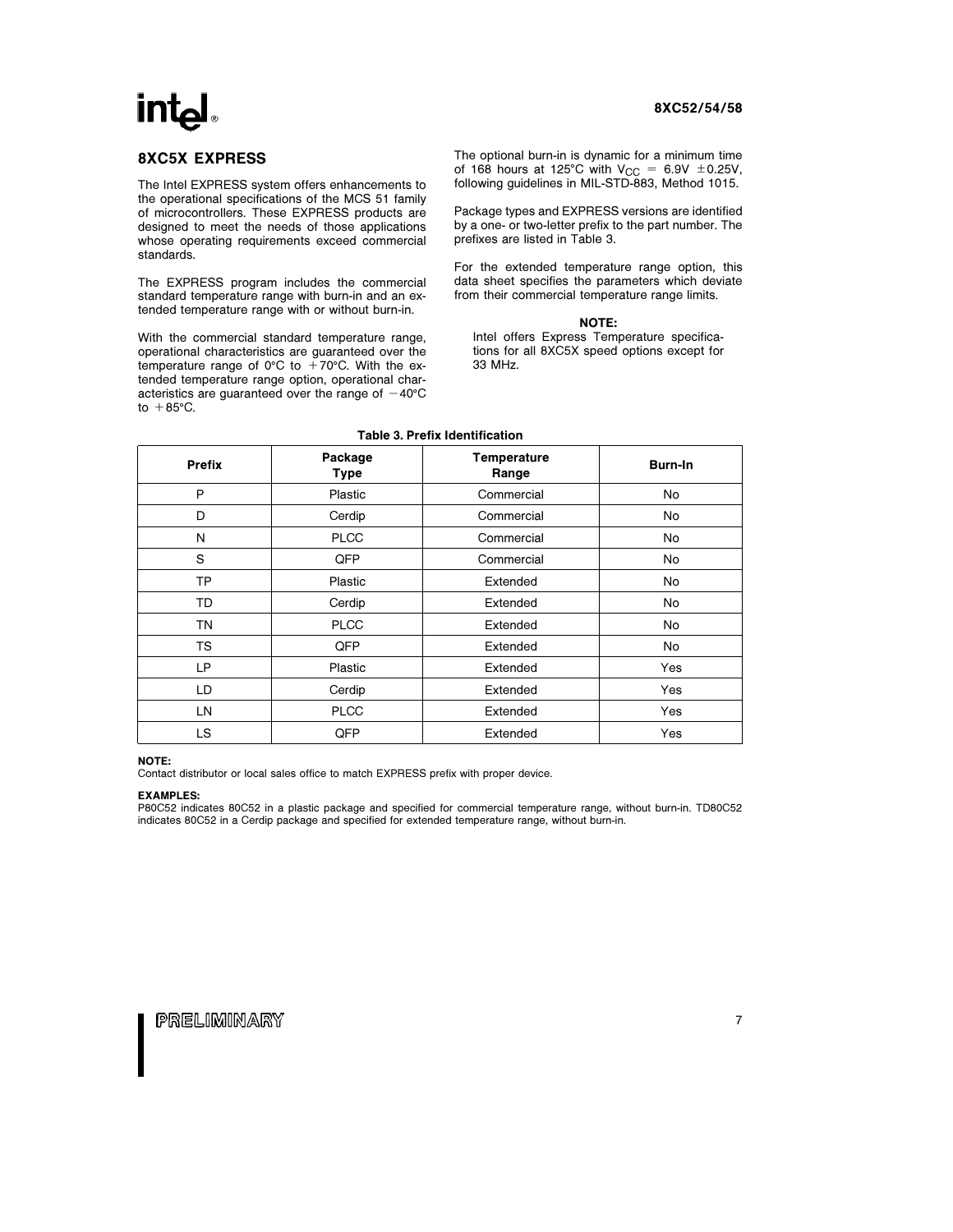### ABSOLUTE MAXIMUM RATINGS\*

| Ambient Temperature Under Bias $. -40^{\circ}$ C to $+85^{\circ}$ C                                    |
|--------------------------------------------------------------------------------------------------------|
| Storage Temperature $\dots\dots\dots -65$ °C to $+150$ °C                                              |
| Voltage on EA/V <sub>PP</sub> Pin to $V_{SS}$ 0V to $+13.0V$                                           |
| Voltage on Any Other Pin to $V_{SS}$ -0.5V to +6.5V                                                    |
|                                                                                                        |
| Power Dissipation1.5W<br>(based on PACKAGE heat transfer limitations, not<br>device power consumption) |

NOTICE: This data sheet contains preliminary information on new products in production. The specifications are subject to change without notice. Verify with your local Intel Sales office that you have the latest data sheet before finalizing a design.

\*WARNING: Stressing the device beyond the ''Absolute Maximum Ratings'' may cause permanent damage. These are stress ratings only. Operation beyond the ''Operating Conditions'' is not recommended and extended exposure beyond the ''Operating Conditions'' may affect device reliability.

### OPERATING CONDITIONS

| Symbol           | <b>Description</b>                                                                 | Min                             | Max                        | <b>Units</b>                                                       |
|------------------|------------------------------------------------------------------------------------|---------------------------------|----------------------------|--------------------------------------------------------------------|
| Т <sub>А</sub>   | Ambient Temperature Under Bias<br>Commercial<br><b>Express</b>                     | 0<br>$-40$                      | $+70$<br>$+85$             | °C<br>°C                                                           |
| $V_{\rm CC}$     | <b>Supply Voltage</b><br>8XC5X-33                                                  | 4.0<br>4.5                      | 6.0<br>5.5                 | V<br>v                                                             |
| f <sub>OSC</sub> | <b>Oscillator Frequency</b><br>8XC5X<br>8XC5X-1<br>8XC5X-2<br>8XC5X-24<br>8XC5X-33 | 3.5<br>3.5<br>0.5<br>3.5<br>3.5 | 12<br>16<br>12<br>24<br>33 | <b>MHz</b><br><b>MHz</b><br><b>MHz</b><br><b>MHz</b><br><b>MHz</b> |

#### DC CHARACTERISTICS (Over Operating Conditions)

All parameter values apply to all devices unless otherwise indicated.

| Symbol                | <b>Parameter</b>                                                   | Min                    | Typ<br>(Note 4) | Max                     | Unit | <b>Test Conditions</b>                    |
|-----------------------|--------------------------------------------------------------------|------------------------|-----------------|-------------------------|------|-------------------------------------------|
| $V_{IL}$              | Input Low Voltage                                                  | $-0.5$                 |                 | 0.2 $V_{CC}$ – 0.1      | v    |                                           |
| V <sub>IL1</sub>      | Input Low Voltage EA                                               | $\mathbf 0$            |                 | 0.2 $V_{\rm GC}$ $-0.3$ | v    |                                           |
| V <sub>IH</sub>       | Input High Voltage<br>(Except XTAL1, RST)                          | $0.2 V_{\rm CC} + 0.9$ |                 | $V_{\rm CC} + 0.5$      | v    |                                           |
| V <sub>1H1</sub>      | Input High Voltage<br>(XTAL1, RST)                                 | 0.7 V <sub>CC</sub>    |                 | $V_{\rm CC} + 0.5$      | v    |                                           |
| <b>V<sub>OL</sub></b> | Output Low Voltage (Note 5)<br>(Ports 1, 2 and 3)                  |                        |                 | 0.3                     | v    | $I_{OL}$ = 100 $\mu$ A (Note 1)           |
|                       |                                                                    |                        |                 | 0.45                    | V    | $I_{OL}$ = 1.6 mA (Note 1)                |
|                       |                                                                    |                        |                 | 1.0                     | v    | $I_{\Omega} = 3.5 \text{ mA}$ (Note 1)    |
| $V_{OL1}$             | Output Low Voltage (Note 5)                                        |                        |                 | 0.3                     | V    | $I_{OL}$ = 200 $\mu$ A (Note 1)           |
|                       | (Port 0, ALE, PSEN)                                                |                        |                 | 0.45                    | v    | $I_{\Omega} = 3.2 \text{ mA}$ (Note 1)    |
|                       |                                                                    |                        |                 | 1.0                     | v    | $I_{\text{OI}} = 7.0 \text{ mA}$ (Note 1) |
| V <sub>OH</sub>       | Output High Voltage<br>(Ports 1, 2 and 3, ALE, $\overline{PSEN}$ ) | $V_{\rm CC}$ – 0.3     |                 |                         | v    | $I_{OH} = -10 \mu A$                      |
|                       |                                                                    | $V_{\rm CC}$ - 0.7     |                 |                         | V    | $I_{OH} = -30 \mu A$                      |
|                       |                                                                    | $V_{\rm CC}$ – 1.5     |                 |                         | V    | $I_{OH} = -60 \mu A$                      |

PRELIMINARY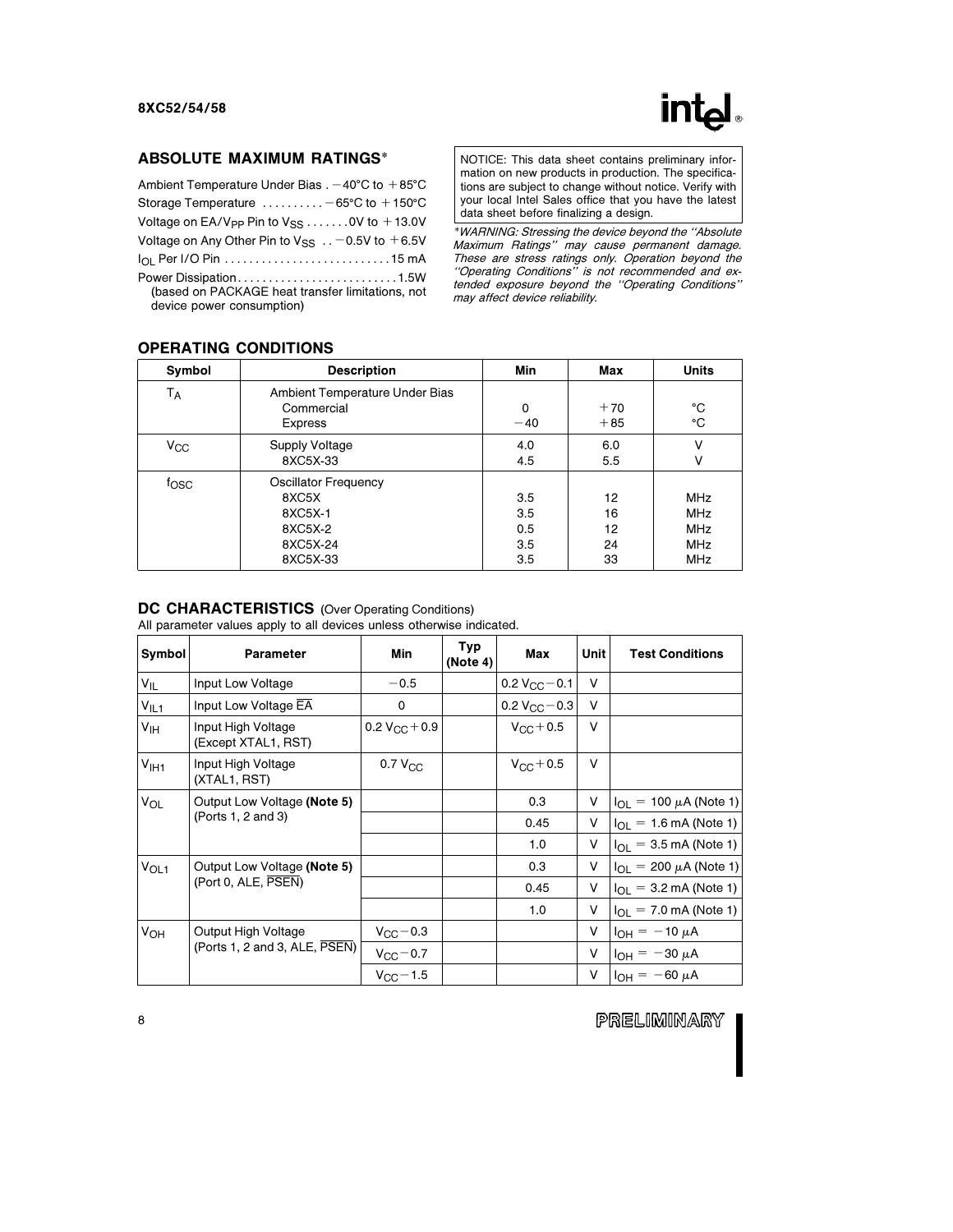## intel

#### DC CHARACTERISTICS (Over Operating Conditions) (Continued)

All parameter values apply to all devices unless otherwise indicated.

| Symbol           | Parameter                                               | Min                | Typ<br>(Note 4) | Max              | <b>Unit</b> | <b>Test Conditions</b>        |
|------------------|---------------------------------------------------------|--------------------|-----------------|------------------|-------------|-------------------------------|
| V <sub>OH1</sub> | Output High Voltage                                     | $V_{\rm CC}$ – 0.3 |                 |                  | V           | $I_{OH} = -200 \mu A$         |
|                  | (Port 0 in External Bus Mode)                           | $V_{\rm CC}$ - 0.7 |                 |                  | V           | $I_{OH} = -3.2$ mA            |
|                  |                                                         | $V_{CC}$ – 1.5     |                 |                  | V           | $I_{OH} = -7.0$ mA            |
| ŀщ.              | Logical 0 Input Current<br>(Ports 1, 2 and 3)           |                    |                 | $-50$            | μA          | $V_{IN} = 0.45V$              |
| Iц               | Input leakage Current (Port 0)                          |                    |                 | ±10              | μA          | $V_{IN} = V_{IL}$ or $V_{IH}$ |
| I <sub>TL</sub>  | Logical 1 to 0 Transition Current<br>(Ports 1, 2 and 3) |                    |                 |                  |             |                               |
|                  | Commercial<br><b>Express</b>                            |                    |                 | $-650$<br>$-750$ | μA<br>μA    | $V_{IN} = 2V$                 |
| <b>RRST</b>      | <b>RST Pulldown Resistor</b>                            | 40                 |                 | 225              | KΩ          |                               |
| CIO              | Pin Capacitance                                         |                    | 10              |                  | pF          | @1 MHz, 25°C                  |
| $_{\rm lcc}$     | Power Supply Current:<br><b>Active Mode</b>             |                    |                 |                  |             | (Note 3)                      |
|                  | at 12 MHz (Figure 5)                                    |                    | 15              | 30               | mA          |                               |
|                  | at 16 MHz                                               |                    | 20              | 38               | mA          |                               |
|                  | at 24 MHz                                               |                    | 28<br>35        | 56<br>56         | mA<br>mA    |                               |
|                  | at 33 MHz (8XC5X-33)<br><b>Idle Mode</b>                |                    |                 |                  |             |                               |
|                  | at 12 MHz (Figure 5)                                    |                    | 5               | 7.5              | mA          |                               |
|                  | at 16 MHz                                               |                    | 6               | 9.5              | mA          |                               |
|                  | at 24 MHz                                               |                    | $\overline{7}$  | 13.5             | mA          |                               |
|                  | at 33 MHz (8XC5X-33)                                    |                    | 7               | 15               | mA          |                               |
|                  | Power Down Mode                                         |                    | 5               | 75               | μA          |                               |
|                  | 8XC5X-33                                                |                    | 5               | 50               | μA          |                               |

#### NOTES:

1. Capacitive loading on Ports 0 and 2 may cause noise pulses above 0.4V to be superimposed on the  $V_{\text{O}}$  s of ALE and Ports 1, 2 and 3. The noise is due to external bus capacitance discharging into the Port 0 and Port 2 pins when these pins change from 1 to 0. In applications where capacitive loading exceeds 100 pF, the noise pulses on these signals may exceed 0.8V. It may be desirable to qualify ALE or other signals with a Schmitt Triggers, or CMOS-level input logic.

2. Capacitive loading on Ports 0 and 2 cause the  $V_{OH}$  on ALE and PSEN to drop below the 0.9 V<sub>CC</sub> specification when the address lines are stabilizing.

3. See Figures 6-9 for test conditions. Minimum  $V_{CC}$  for Power Down is 2V.

4. Typicals are based on a limited number of samples and are not guaranteed. The values listed are at room temperature and 5V.

5. Under steady state (non-transient) conditions,  $I_{OL}$  must be externally limited as follows:<br>Maximum  $I_{OL}$  per port pin: 10mA<br>10mA

| Maximum $ _{\bigcap}$ per port pin:         | 10 <sub>m</sub> A |
|---------------------------------------------|-------------------|
| Maximum $I_{\Omega}$ per 8-bit port-        |                   |
| Port 0:                                     | 26 mA             |
| Ports 1, 2 and 3:                           | 15 mA             |
| Maximum total $I_{OL}$ for all output pins: | 71 mA             |

If I<sub>OL</sub> exceeds the test condition, V<sub>OL</sub> may exceed the related specification. Pins are not guaranteed to sink current greater than the listed test conditions.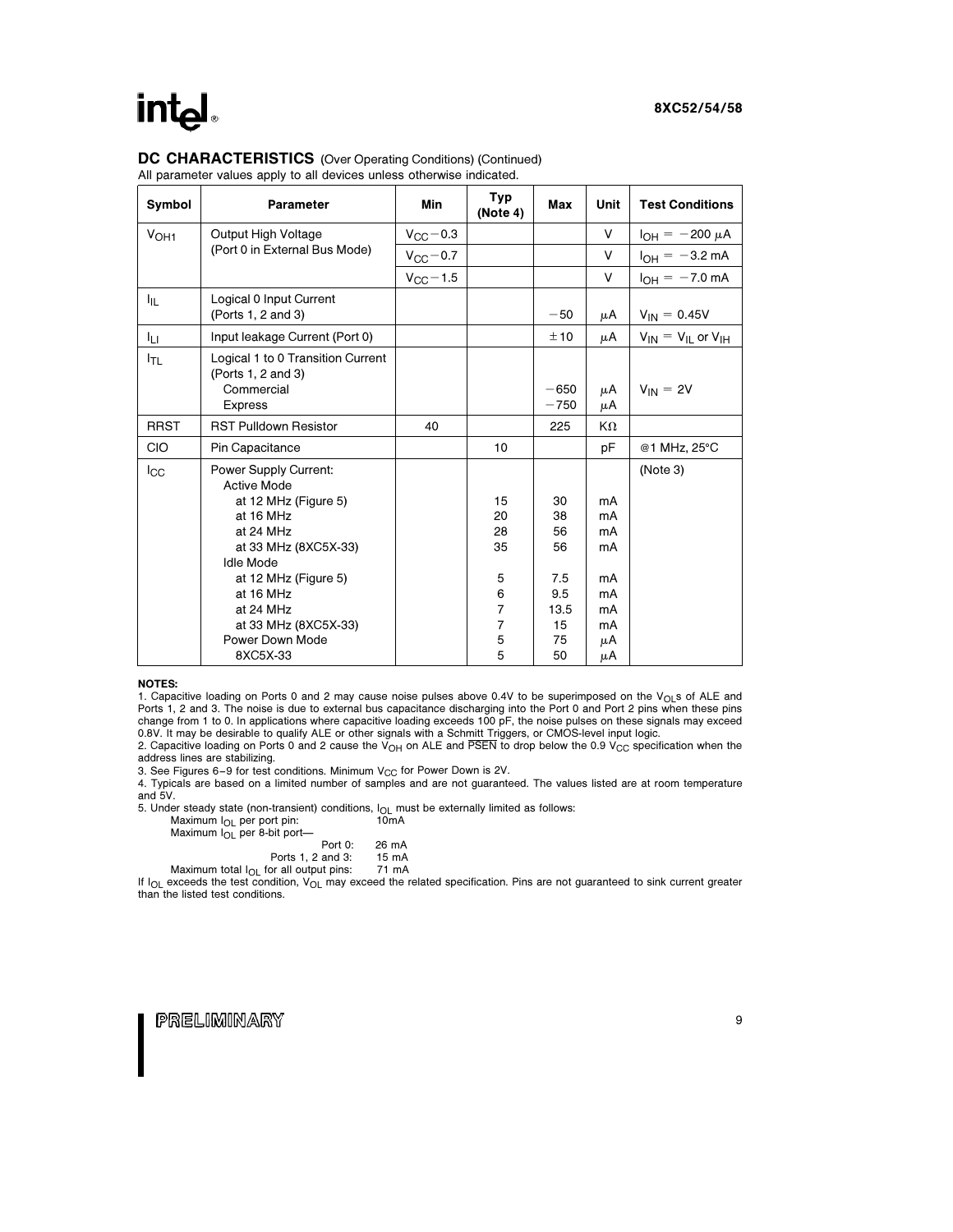## intel







Figure 6. I<sub>CC</sub> Test Condition, Active Mode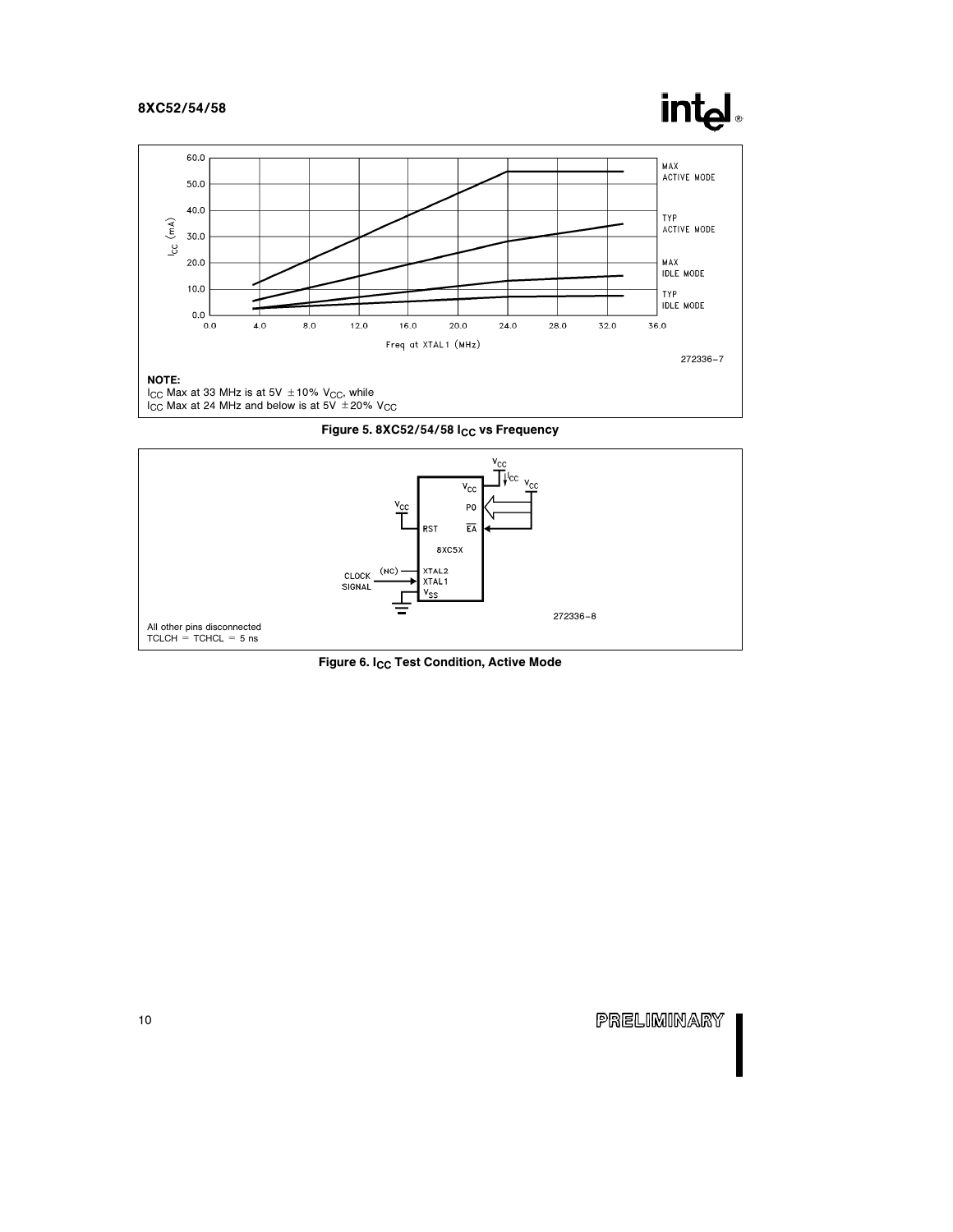# **intal**





Figure 9. Clock Signal Waveform for  $I_{CC}$  Tests in Active and Idle Modes. TCLCH = TCHCL = 5 ns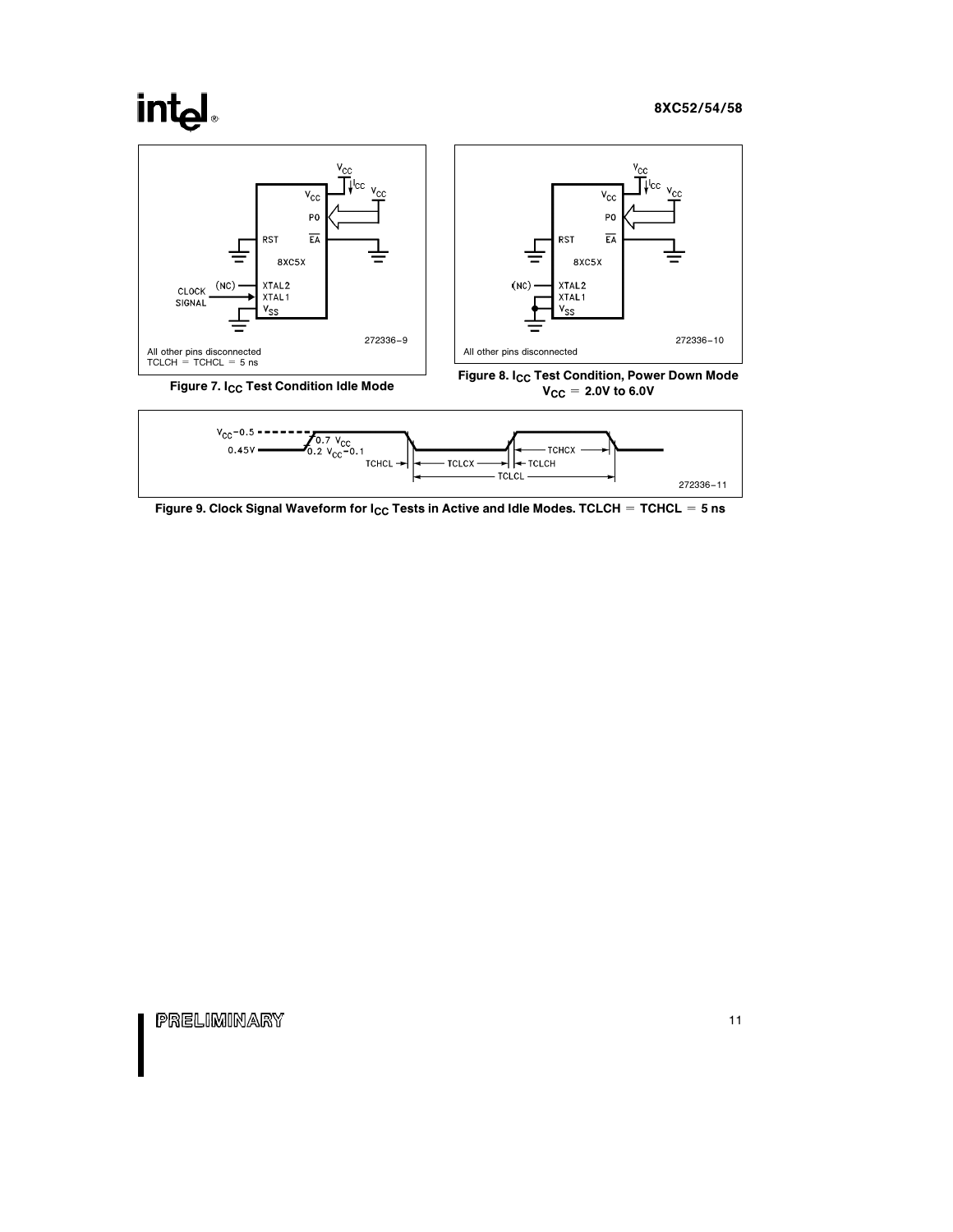### EXPLANATION OF THE AC SYMBOLS

Each timing symbol has 5 characters. The first character is always a 'T' (stands for time). The other characters, depending on their positions, stand for the name of a signal or the logical status of that signal. The following is a list of all the characters and what they stand for.

- A: Address
- C: Clock
- D: Input Data
- H: Logic level HIGH
- I: Instruction (program memory contents)

L: Logic level LOW, or ALE

- P: PSEN
- Q: Output Data
- R: RD signal
- T: Time
- V: Valid
- W: WR signal
- X: No longer a valid logic level
- Z: Float

For example,

 $TAVLL = Time from Address Valid to ALE Low$ TLLPL = Time from ALE Low to  $\overline{PSFN}$  Low

AC CHARACTERISTICS (Over Operating Conditions, Load Capacitance for Port 0, ALE/PROG and  $\overline{PSEN}$  = 100 pF, Load Capacitance for All Other Outputs = 80 pF)

#### EXTERNAL MEMORY CHARACTERISTICS

All parameter values apply to all devices unless otherwise indicated. In this table, 8XC5X refers to 8XC5X, 8XC5X-1, and 8XC5X-2.

|              |                                                                                    | <b>Oscillator</b> |        |     |               |    |               |                                              |                                                     |                                                                    |  |  |
|--------------|------------------------------------------------------------------------------------|-------------------|--------|-----|---------------|----|---------------|----------------------------------------------|-----------------------------------------------------|--------------------------------------------------------------------|--|--|
| Symbol       | Parameter                                                                          |                   | 12 MHz |     | <b>24 MHz</b> |    | <b>33 MHz</b> |                                              | Variable                                            | <b>Units</b>                                                       |  |  |
|              |                                                                                    | Min I             | Max    | Min | Max           |    | Min   Max     | Min                                          | Max                                                 |                                                                    |  |  |
| 1/TCLCL      | <b>Oscillator Frequency</b><br>8XC5X<br>8XC5X-1<br>8XC5X-2<br>8XC5X-24<br>8XC5X-33 |                   |        |     |               |    |               | 3.5<br>3.5<br>0.5<br>3.5<br>3.5              | 12<br>16<br>12<br>24<br>33                          | <b>MHz</b><br><b>MHz</b><br><b>MHz</b><br><b>MHz</b><br><b>MHz</b> |  |  |
| <b>TLHLL</b> | <b>ALE Pulse Width</b>                                                             | 127               |        | 43  |               | 21 |               | $2$ TCLCL $-40$                              |                                                     | ns                                                                 |  |  |
| <b>TAVLL</b> | <b>Address Valid to</b><br>ALE Low<br>8XC5X<br>8XC5X-24<br>8XC5X-33                | 43                |        | 12  |               | 5  |               | $TCLCL - 40$<br>$TCLCL - 30$<br>$TCLCL - 25$ |                                                     | ns<br>ns<br>ns                                                     |  |  |
| <b>TLLAX</b> | Address Hold After<br>ALE Low<br>8XC5X/-24<br>8XC5X-33                             | 53                |        | 12  |               | 5  |               | $TCLCL - 30$<br>$TCLCL - 25$                 |                                                     | ns<br>ns                                                           |  |  |
| <b>TLLIV</b> | ALE Low to Valid<br>Instruction In<br>8XC5X<br>8XC5X-24<br>8XC5X-33                |                   | 234    |     | 91            |    | 56            |                                              | $4$ TCLCL $-$ 100<br>4 TCLCL $-75$<br>4 TCLCL $-65$ | ns<br>ns<br>ns                                                     |  |  |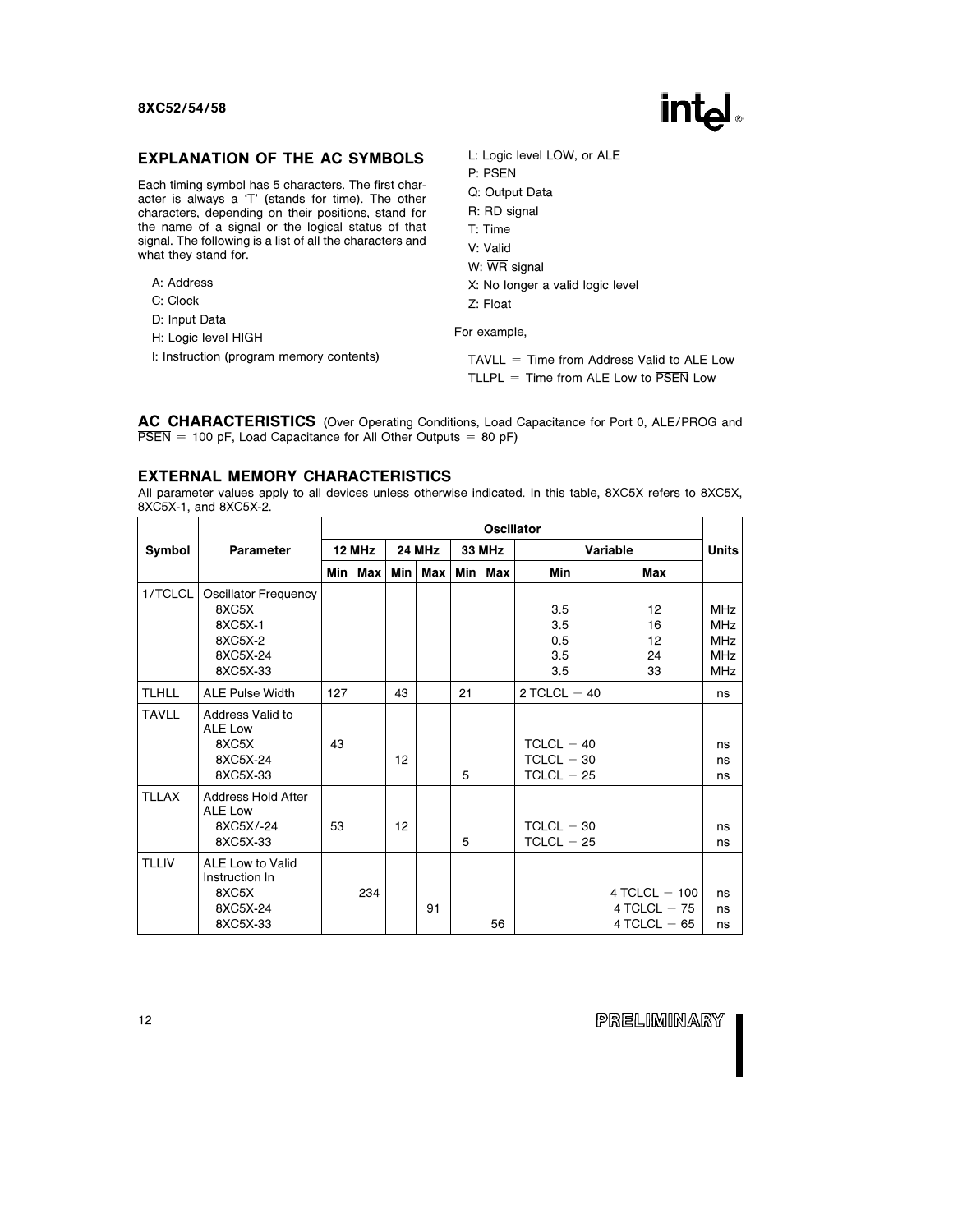## EXTERNAL MEMORY CHARACTERISTICS (Continued)

All parameter values apply to all devices unless otherwise indicated.

|              |                                                                                            | <b>Oscillator</b> |        |     |        |          |               |                              |                                                         |                |
|--------------|--------------------------------------------------------------------------------------------|-------------------|--------|-----|--------|----------|---------------|------------------------------|---------------------------------------------------------|----------------|
| Symbol       | <b>Parameter</b>                                                                           |                   | 12 MHz |     | 24 MHz |          | <b>33 MHz</b> |                              | Variable                                                | <b>Units</b>   |
|              |                                                                                            | Min               | Max    | Min | Max    | Min      | <b>Max</b>    | Min                          | Max                                                     |                |
| <b>TLLPL</b> | ALE Low to<br><b>PSEN Low</b><br>8XC5X/-24<br>8XC5X-33                                     | 53                |        | 12  |        | 5        |               | $TCLCL - 30$<br>$TCLCL - 25$ |                                                         | ns<br>ns       |
| <b>TPLPH</b> | <b>PSEN Pulse</b><br>Width                                                                 | 205               |        | 80  |        | 46       |               | $3$ TCLCL $-45$              |                                                         | ns             |
| <b>TPLIV</b> | PSEN Low to<br>Valid<br>Instruction In<br>8XC5X<br>8XC5X-24<br>8XC5X-33                    |                   | 145    |     | 35     |          | 35            |                              | $3$ TCLCL $-$ 105<br>$3$ TCLCL $-90$<br>$3$ TCLCL $-55$ | ns<br>ns<br>ns |
| <b>TPXIX</b> | Input<br>Instruction<br><b>Hold After</b><br><b>PSEN</b>                                   | $\mathbf{0}$      |        | 0   |        | $\Omega$ |               | $\mathbf 0$                  |                                                         | ns             |
| <b>TPXIZ</b> | Input<br>Instruction<br><b>Float After</b><br><b>PSEN</b><br>8XC5X<br>8XC5X-24<br>8XC5X-33 |                   | 59     |     | 21     |          | 5             |                              | $TCLCL - 25$<br>$TCLCL - 20$<br>$TCLCL - 25$            | ns<br>ns<br>ns |
| <b>TAVIV</b> | Address to<br>Valid<br>Instruction In<br>8XC5X/-24<br>8XC5X-33                             |                   | 312    |     | 103    |          | 71            |                              | $5$ TCLCL $-105$<br>$5$ TCLCL $-$ 80                    | ns<br>ns       |
| <b>TPLAZ</b> | PSEN Low to<br><b>Address</b><br>Float                                                     |                   | 10     |     | 10     |          | 10            |                              | 10                                                      | ns             |
| <b>TRLRH</b> | <b>RD</b> Pulse<br>Width                                                                   | 400               |        | 150 |        | 82       |               | $6$ TCLCL $-100$             |                                                         | ns             |
| <b>TWLWH</b> | <b>WR Pulse</b><br>Width                                                                   | 400               |        | 150 |        | 82       |               | $6$ TCLCL $-100$             |                                                         | ns             |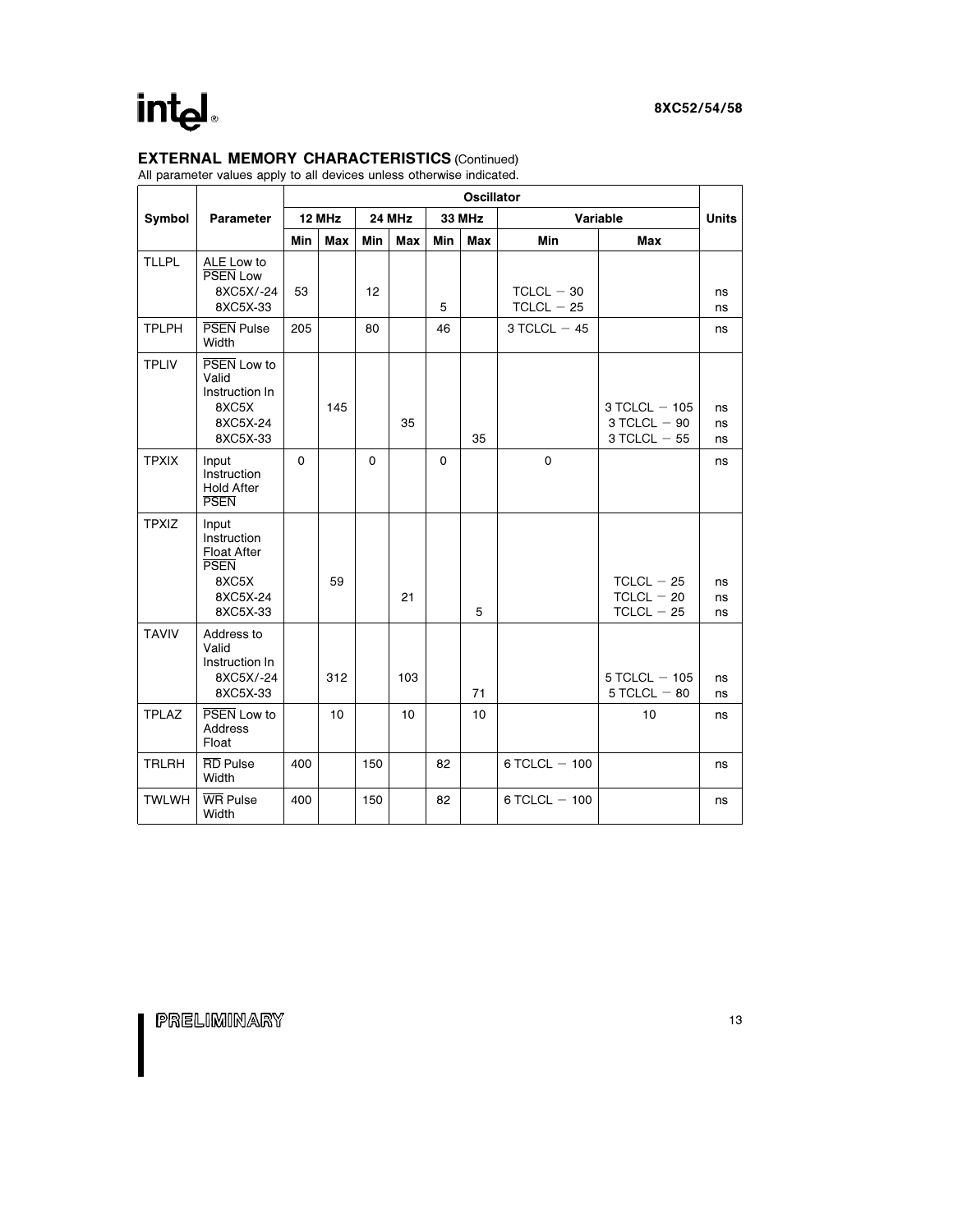## intd.

#### EXTERNAL MEMORY CHARACTERISTICS (Continued)

All parameter values apply to all devices unless otherwise indicated.

|              |                                                                    |          | <b>Oscillator</b> |     |               |             |               |                                                     |                                                         |                |  |
|--------------|--------------------------------------------------------------------|----------|-------------------|-----|---------------|-------------|---------------|-----------------------------------------------------|---------------------------------------------------------|----------------|--|
| Symbol       | <b>Parameter</b>                                                   |          | 12 MHz            |     | <b>24 MHz</b> |             | <b>33 MHz</b> |                                                     | Variable                                                | <b>Units</b>   |  |
|              |                                                                    | Min      | Max               | Min | Max           | Min         | Max           | Min                                                 | Max                                                     |                |  |
| <b>TRLDV</b> | <b>RD</b> Low to Valid<br>Data In<br>8XC5X<br>8XC5X-24<br>8XC5X-33 |          | 252               |     | 113           |             | 61            |                                                     | $5$ TCLCL $-$ 165<br>$5$ TCLCL $-95$<br>$5$ TCLCL $-90$ | ns<br>ns<br>ns |  |
| <b>TRHDX</b> | Data Hold After<br><b>RD</b>                                       | $\Omega$ | $\Omega$          |     |               | $\mathbf 0$ |               | $\mathbf 0$                                         |                                                         | ns             |  |
| <b>TRHDZ</b> | Data Float After<br>BD<br>8XC5X/-24<br>8XC5X-33                    |          | 107               |     | 23            |             | 35            |                                                     | $2$ TCLCL $-60$<br>2 TCLCL $-25$                        | ns<br>ns       |  |
| <b>TLLDV</b> | ALE Low to<br>Valid Data In<br>8XC5X<br>8XC5X-24/33                |          | 517               |     | 243           |             | 150           |                                                     | $8$ TCLCL $-$ 150<br>$8$ TCLCL $-90$                    | ns<br>ns       |  |
| <b>TAVDV</b> | Address to<br>Valid Data In<br>8XC5X<br>8XC5X-24/33                |          | 585               |     | 285           |             | 180           |                                                     | $9$ TCLCL $-$ 165<br>$9$ TCLCL $-90$                    | ns<br>ns       |  |
| <b>TLLWL</b> | ALE Low to RD<br>or WR Low                                         | 200      | 300               | 75  | 175           | 41          | 140           | $3$ TCLCL $-50$                                     | $3 TCLCL + 50$                                          | ns             |  |
| <b>TAVWL</b> | Address to RD<br>or WR Low<br>8XC5X<br>8XC5X-24<br>8XC5X-33        | 203      |                   | 77  |               | 46          |               | $4$ TCLCL $-$ 130<br>4 TCLCL $-90$<br>4 TCLCL $-75$ |                                                         | ns<br>ns<br>ns |  |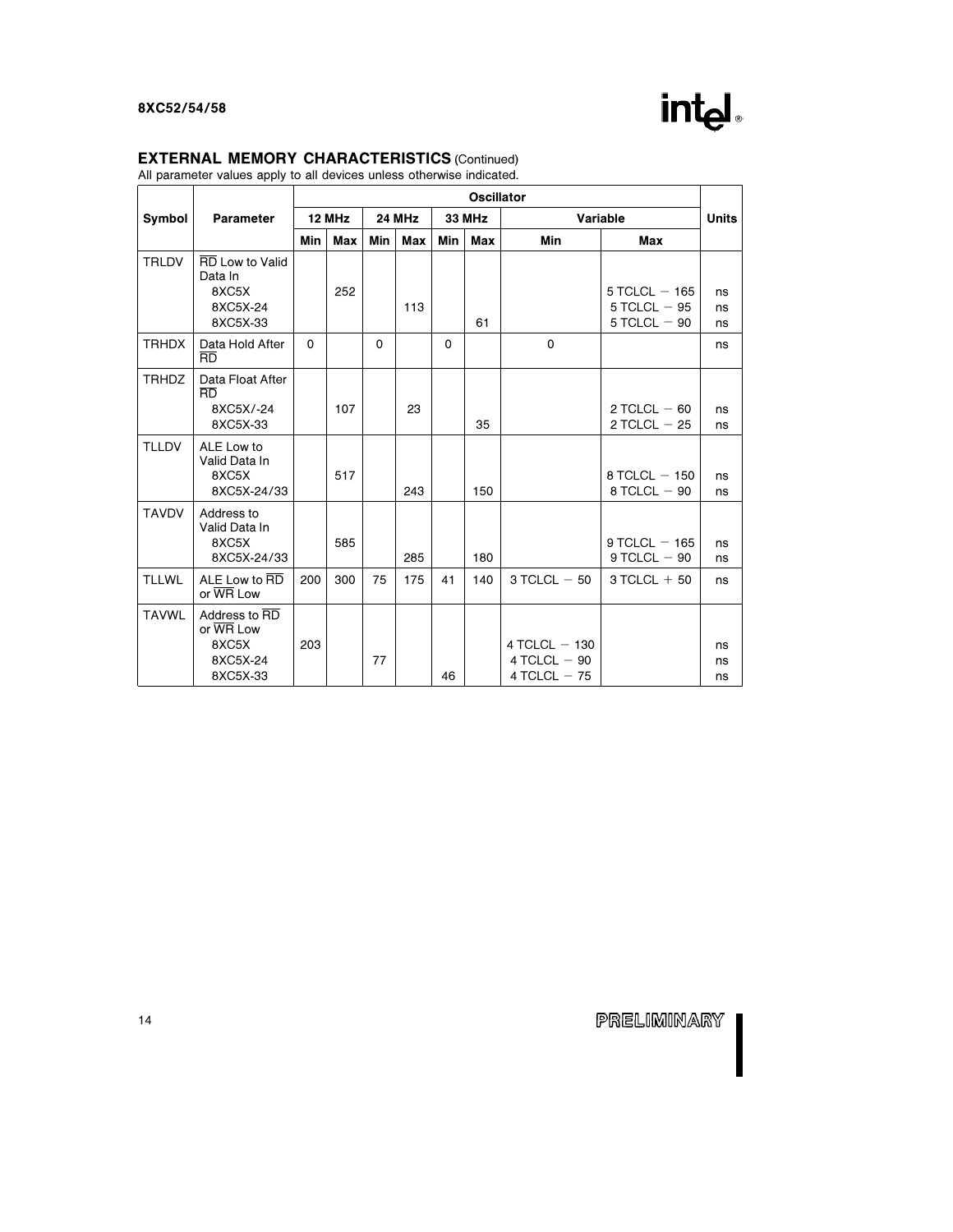## EXTERNAL MEMORY CHARACTERISTICS (Continued)

All parameter values apply to all devices unless otherwise indicated.

|              |                                                                                         |     | <b>Oscillator</b> |     |          |     |               |                                              |                                              |                |  |  |
|--------------|-----------------------------------------------------------------------------------------|-----|-------------------|-----|----------|-----|---------------|----------------------------------------------|----------------------------------------------|----------------|--|--|
| Symbol       | Parameter                                                                               |     | 12 MHz            |     | 24 MHz   |     | <b>33 MHz</b> | Variable                                     |                                              | <b>Units</b>   |  |  |
|              |                                                                                         | Min | Max               | Min | Max      | Min | Max           | Min                                          | Max                                          |                |  |  |
| <b>TQVWX</b> | Data Valid to<br><b>WR</b> Transition<br>8XC5X<br>8XC5X-24/33                           | 33  |                   | 12  |          | 0   |               | $TCLCL - 50$<br>$TCLCL - 30$                 |                                              | ns<br>ns       |  |  |
| <b>TWHQX</b> | Data Hold After<br><b>WR</b><br>8XC5X<br>8XC5X-24<br>8XC5X-33                           | 33  |                   | 7   |          | 3   |               | $TCLCL - 50$<br>$TCLCL - 35$<br>$TCLCL - 27$ |                                              | ns<br>ns<br>ns |  |  |
| <b>TQVWH</b> | Data Valid to<br>WR High<br>8XC5X<br>8XC5X-24/33                                        | 433 |                   | 222 |          | 142 |               | $7$ TCLCL $-$ 150<br>$7$ TCLCL $-70$         |                                              | ns<br>ns       |  |  |
| <b>TRLAZ</b> | RD Low to<br><b>Address Float</b>                                                       |     | $\mathbf 0$       |     | $\Omega$ |     | $\Omega$      |                                              | $\mathbf 0$                                  | ns             |  |  |
| <b>TWHLH</b> | $\overline{RD}$ or $\overline{WR}$ High<br>to ALE High<br>8XC5X<br>8XC5X-24<br>8XC5X-33 | 43  | 123               | 12  | 71       | 5   | 55            | $TCLCL - 40$<br>$TCLCL - 30$<br>$TCLCL - 25$ | $TCLCL + 40$<br>$TCLCL + 30$<br>$TCLCL + 25$ | ns<br>ns<br>ns |  |  |

I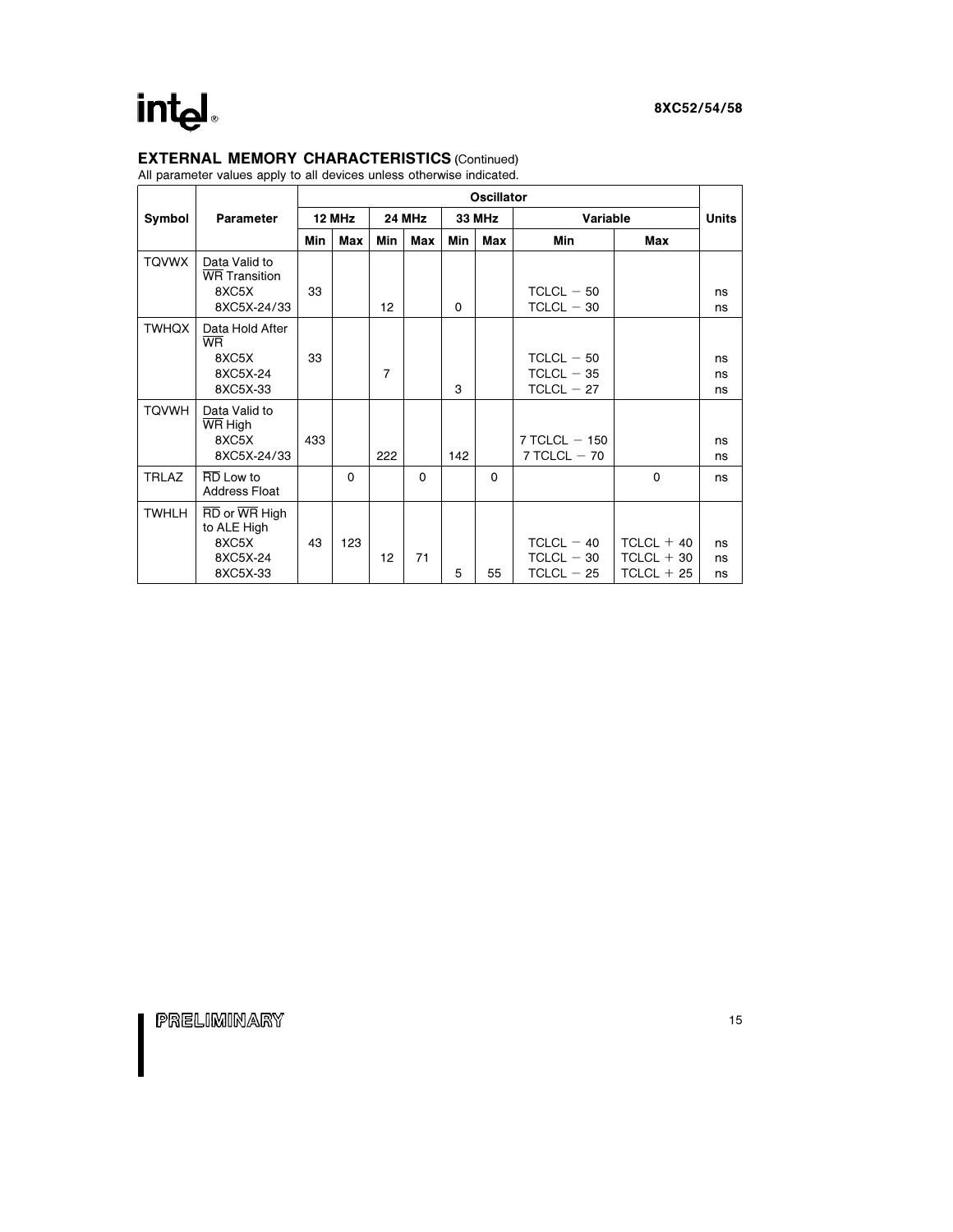## in

### EXTERNAL PROGRAM MEMORY READ CYCLE



### EXTERNAL DATA MEMORY READ CYCLE



## EXTERNAL DATA MEMORY WRITE CYCLE

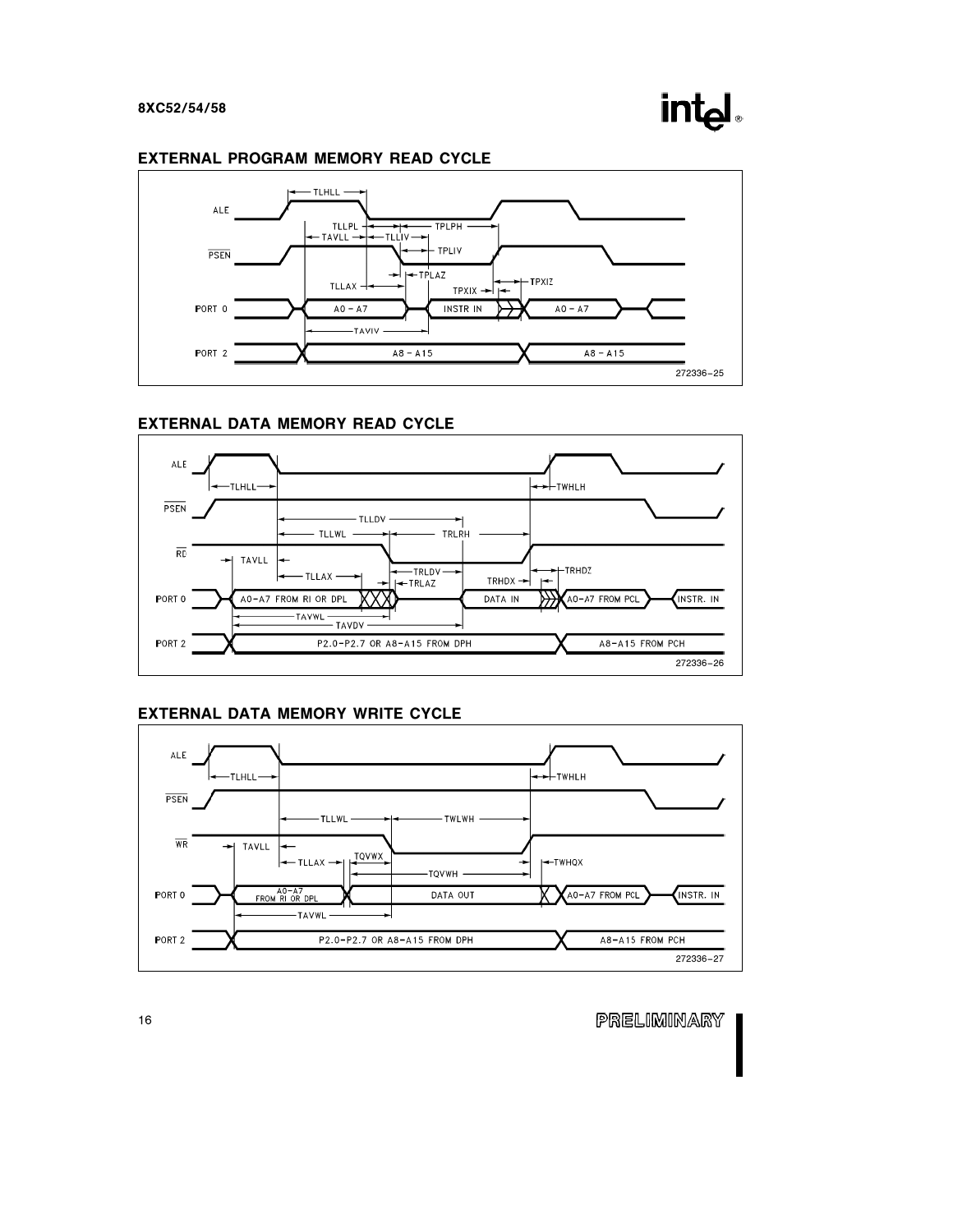## SERIAL PORT TIMING - SHIFT REGISTER MODE

|                            |                                                                               | Oscillator   |     |            |        |      |        |                                   |                  |              |  |
|----------------------------|-------------------------------------------------------------------------------|--------------|-----|------------|--------|------|--------|-----------------------------------|------------------|--------------|--|
| <b>Parameter</b><br>Symbol |                                                                               | 12 MHz       |     |            | 24 MHz |      | 33 MHz | Variable                          |                  | <b>Units</b> |  |
|                            |                                                                               | <b>Min</b>   | Max | <b>Min</b> | Max    | Min  | Max    | <b>Min</b>                        | Max              |              |  |
| <b>TXLXL</b>               | Serial Port<br>Clock<br>Cycle Time                                            | 1            |     | 0.50       |        | 0.36 |        | 12 TCLCL                          |                  | $\mu$ S      |  |
| <b>TQVXH</b>               | Output Data<br>Setup to Clock<br><b>Rising Edge</b>                           | 700          |     | 284        |        | 167  |        | 10 TCLCL $-$ 133                  |                  | ns           |  |
| <b>TXHQX</b>               | Output Data<br><b>Hold after Clock</b><br>Rising Edge<br>8XC5X<br>8XC5X-24/33 | 50           |     | 34         |        | 10   |        | 2 TCLCL $-117$<br>$2$ TCLCL $-50$ |                  | ns<br>ns     |  |
| <b>TXHDX</b>               | Input Data Hold<br>After Clock<br><b>Rising Edge</b>                          | $\mathbf{0}$ |     |            | 0      |      | 0      | $\Omega$                          |                  | ns           |  |
| <b>TXHDV</b>               | Clock Rising<br>Edge to Input<br>Data Valid                                   |              | 700 |            | 283    |      | 167    |                                   | 10 TCLCL $-$ 133 | ns           |  |

**Test Conditions:** Over Operating Conditions; Load Capacitance  $= 80$  pF

#### SHIFT REGISTER MODE TIMING WAVEFORMS

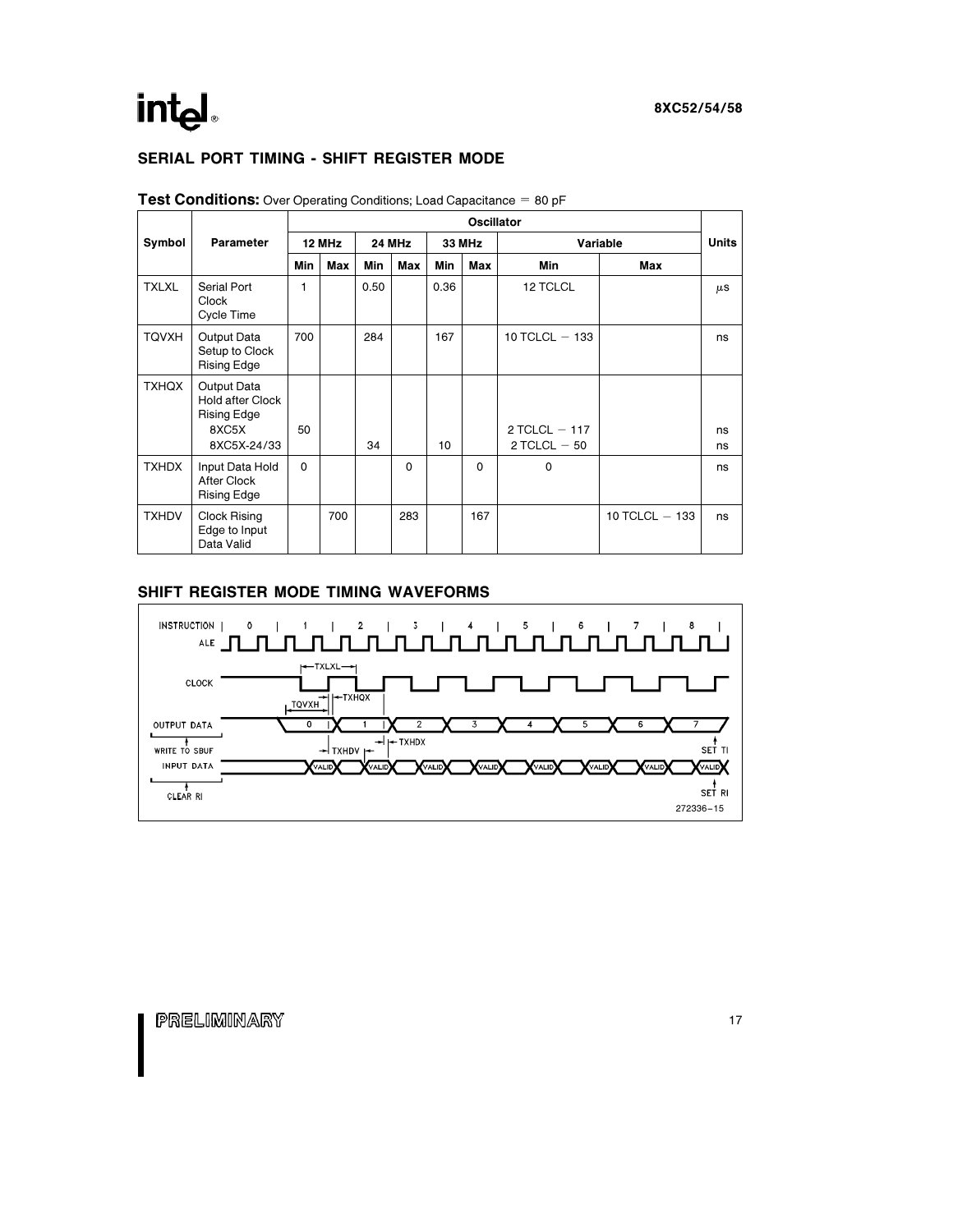## int

#### EXTERNAL CLOCK DRIVE

| Symbol       | <b>Parameter</b>            | Min                     | Max                     | <b>Units</b> |
|--------------|-----------------------------|-------------------------|-------------------------|--------------|
| 1/TCLCL      | <b>Oscillator Frequency</b> |                         |                         | <b>MHz</b>   |
|              | 8XC5X                       | 3.5                     | 12                      | <b>MHz</b>   |
|              | 8XC5X-1                     | 3.5                     | 16                      | <b>MHz</b>   |
|              | 8XC5X-2                     | 0.5                     | 12                      | <b>MHz</b>   |
|              | 8XC5X-24                    | 3.5                     | 24                      | <b>MHz</b>   |
|              | 8XC5X-33                    | 3.5                     | 33                      | <b>MHz</b>   |
| <b>TCHCX</b> | High Time                   | 20                      |                         | ns           |
|              | 8XC5X-24/33                 | $0.35$ T <sub>OSC</sub> | $0.65$ Tosc             | ns           |
| <b>TCLCX</b> | Low Time                    | 20                      |                         | ns           |
|              | 8XC5X-24/33                 | $0.35$ T <sub>OSC</sub> | $0.65$ T <sub>OSC</sub> | ns           |
| <b>TCLCH</b> | <b>Rise Time</b>            |                         | 20                      | ns           |
|              | 8XC5X-24                    |                         | 10                      | ns           |
|              | 8XC5X-33                    |                         | 5                       | ns           |
| <b>TCHCL</b> | <b>Fall Time</b>            |                         | 20                      | ns           |
|              | 8XC5X-24                    |                         | 10                      | ns           |
|              | 8XC5X-33                    |                         | 5                       | ns           |

#### EXTERNAL CLOCK DRIVE WAVEFORM



#### AC TESTING INPUT, OUTPUT WAVEFORMS



#### FLOAT WAVEFORMS



ı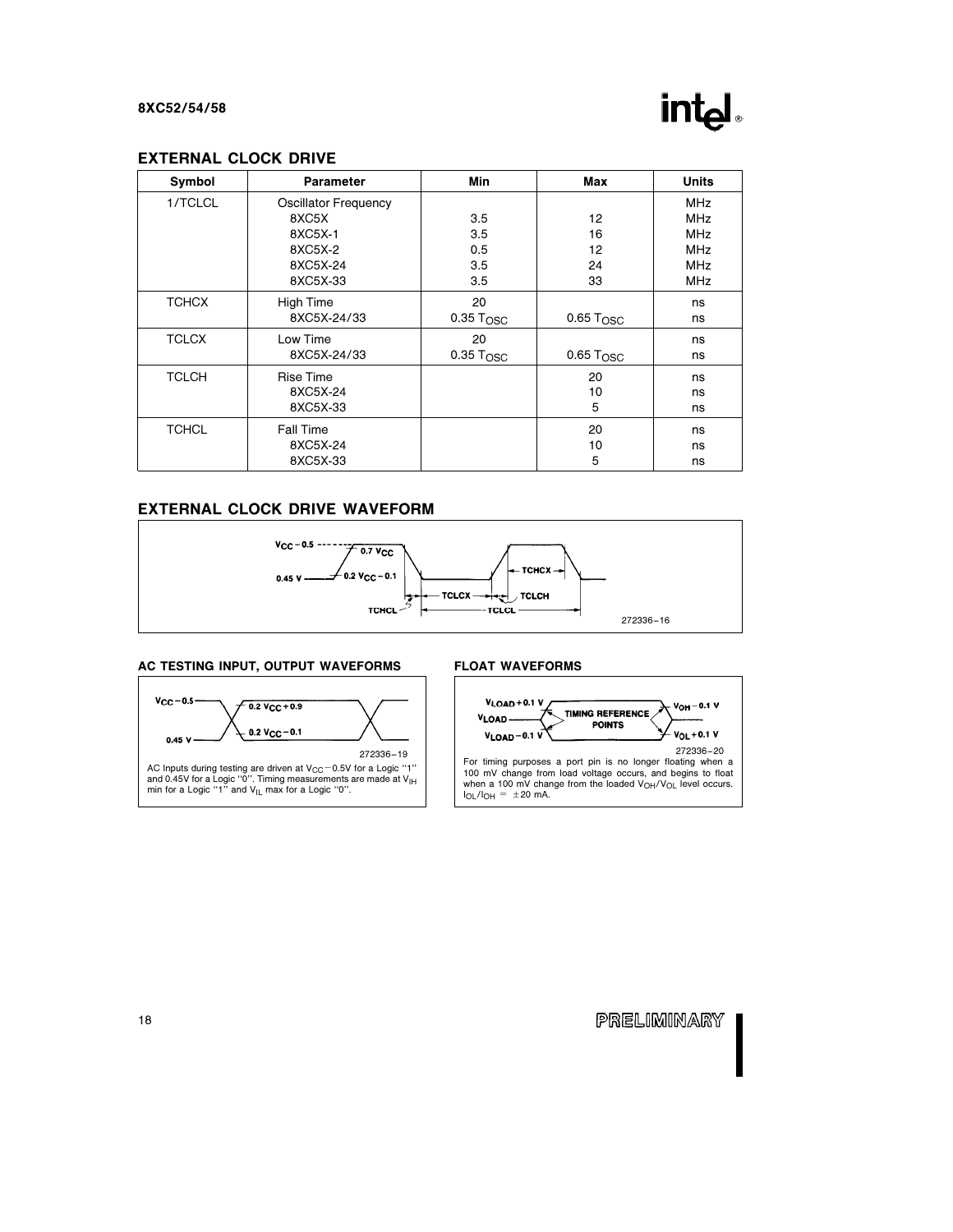

#### PROGRAMMING THE EPROM

The part must be running with a 4 MHz to 6 MHz oscillator. The address of an EPROM location to be programmed is applied to address lines while the code byte to be programmed in that location is applied to data lines. Control and program signals must be held at the levels indicated in Table 4. Normally  $\overline{EA}/V_{PP}$  is held at logic high until just before ALE/  $\overline{\mathsf{PROG}}$  is to be pulsed. The  $\overline{\mathsf{EA}}/\mathsf{V}_{\mathsf{PP}}$  is raised to  $\mathsf{V}_{\mathsf{PP}}$ , ALE/PROG is pulsed low and then  $\overline{EA}/V_{PP}$  is returned to a high (also refer to timing diagrams).

#### NOTES:

• Exceeding the V<sub>PP</sub> maximum for any amount of time could damage the device permanently. The V<sub>PP</sub> source must be well requiated and free of glitches.

#### DEFINITION OF TERMS

ADDRESS LINES: P1.0 –P1.7, P2.0 –P2.5 respectively for A0-A13.

DATA LINES: P0.0-P0.7 for D0-D7.

CONTROL SIGNALS: RST, PSEN, P2.6, P2.7, P3.3, P3.6, P3.7

PROGRAM SIGNALS: ALE/PROG, EA/V<sub>PP</sub>

| <b>Mode</b>                               |       | <b>RST</b> | <b>PSEN</b> | ALE/<br><b>PROG</b> | $E_{A}$<br><b>V<sub>PP</sub></b> | P <sub>2.6</sub> | P <sub>2.7</sub> | P <sub>3.3</sub> | P3.6 | P <sub>3.7</sub> |  |
|-------------------------------------------|-------|------------|-------------|---------------------|----------------------------------|------------------|------------------|------------------|------|------------------|--|
| Program Code Data                         |       | н          |             | ᅚ                   | 12.75V                           |                  | н                | н                | Н    | H                |  |
| Verify Code Data                          | н     | L          | н           | н                   |                                  | L                | L                | Н                | H    |                  |  |
| Program Encryption<br>Array Address 0-3FH |       | н          |             | ᅚ                   | 12.75V                           |                  | н                | н                |      | H                |  |
| Program Lock                              | Bit 1 | н          |             | ┐г                  | 12.75V                           | н                | н                | н                | Н    | H                |  |
| <b>Bits</b>                               | Bit 2 | н          |             | ┐г                  | 12.75V                           | н                | н                | н                |      |                  |  |
|                                           | Bit 3 | н          |             | $\exists$ $\Gamma$  | 12.75V                           | н                |                  | н                | Н    |                  |  |
| Read Signature Byte                       |       | н          |             | н                   | н                                |                  |                  |                  |      |                  |  |

#### Table 4. EPROM Programming Modes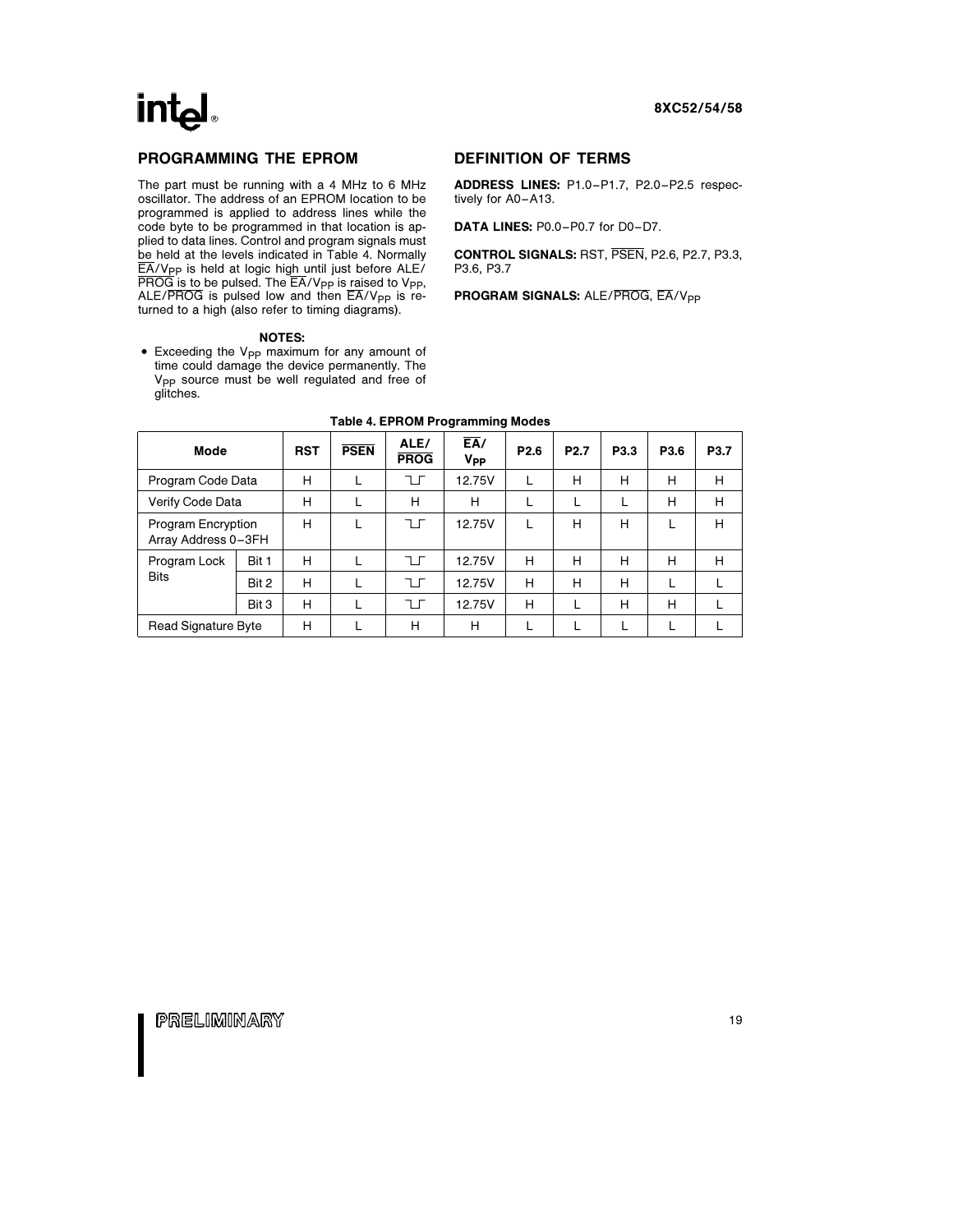

Figure 10. Programming the EPROM

#### PROGRAMMING ALGORITHM

Refer to Table 4 and Figures 10 and 11 for address, data, and control signals set up. To program the 87C5X the following sequence must be exercised.

- 1. Input the valid address on the address lines.
- 2. Input the appropriate data byte on the data lines.
- 3. Activate the correct combination of control signals.
- 4. Raise  $\overline{\mathsf{EA}}$ /V<sub>PP</sub> from V<sub>CC</sub> to 12.75V  $\pm$  0.25V.
- 5. Pulse ALE/PROG 5 times for the EPROM array, and 25 times for the encryption table and the lock bits.

Repeat 1 through 5 changing the address and data for the entire array or until the end of the object file is reached.

#### PROGRAM VERIFY

Program verify may be done after each byte or block of bytes is programmed. In either case a complete verify of the programmed array will ensure reliable programming of the 87C5X.

The lock bits cannot be directly verified. Verification of the lock bits is done by observing that their features are enabled.



Figure 11. Programming Signal's Waveforms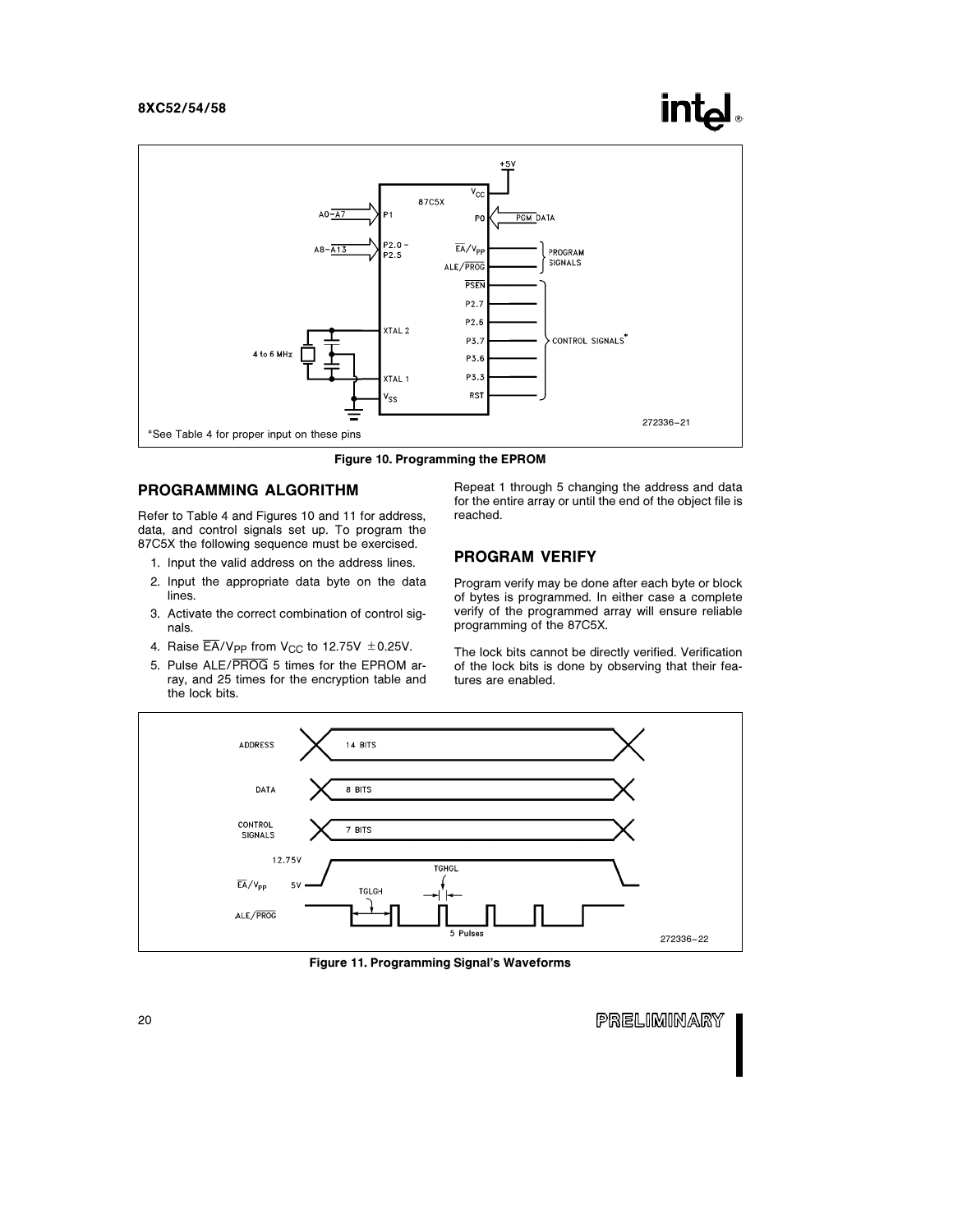### ROM and EPROM Lock System

The program lock system, when programmed, protects the onboard program against software piracy.

The 80C5X has a one-level program lock system and a 64-byte encryption table. See line 2 of Table 5. If program protection is desired. the user submits the encryption table with their code. and both the lock-bit and encryption array are programmed by the factory. The encryption array is not available without the lock bit. For the lock bit to be programmed, the user must submit an encryption table.

The 87C5X has a 3-level program lock system and a 64-byte encryption array. Since this is an EPROM device, all locations are user-programmable. See Table 5.

#### Encryption Array

Within the EPROM array are 64 bytes of Encryption Array that are initially unprogrammed (all 1's). Every time that a byte is addressed during a verify, 6 address lines are used to select a byte of the Encryption Array. This byte is then exclusive-NOR'ed (XNOR) with the code byte, creating an Encryption Verify byte. The algorithm, with the array in the unprogrammed state (all 1's), will return the code in its original, unmodified form. For programming the Encryption Array, refer to Table 4 (Programming the EPROM).

When using the encryption array, one important factor needs to be considered. If a code byte has the value 0FFH, verifying the byte will produce the encryption byte value. If a large block ( $>64$  bytes) of code is left unprogrammed, a verification routine will display the contents of the encryption array. For this reason all unused code bytes should be programmed with some value other than 0FFH, and not all of them the same value. This will ensure maximum program protection.

#### Program Lock Bits

The 87C5X has 3 programmable lock bits that when programmed according to Table 5 will provide different levels of protection for the on-chip code and data.

Erasing the EPROM also erases the encryption array and the program lock bits, returning the part to full functionality.

#### Reading the Signature Bytes

The 8XC5X has 3 signature bytes in locations 30H, 31H, and 60H. To read these bytes follow the procedure for EPROM verify, but activate the control lines provided in Table 4 for Read Signature Byte.

| Location | <b>Device</b> | <b>Contents</b> |
|----------|---------------|-----------------|
| 30H      | All           | 89H             |
| 31H      | All           | 58H             |
| 60H      | 80C52         | 12H             |
|          | 87C52         | 52H             |
|          | 80C54         | 14H             |
|          | 87C54         | 54H             |
|          | 80C58         | 18H             |
|          | 87C58         | 58H             |

#### Erasure Characteristics (Windowed Packages Only)

Erasure of the EPROM begins to occur when the chip is exposed to light with wavelength shorter than approximately 4,000 Angstroms. Since sunlight and fluorescent lighting have wavelengths in this range, exposure to these light sources over an extended time (about 1 week in sunlight, or 3 years in roomlevel fluorescent lighting) could cause inadvertent erasure. If an application subjects the device to this type of exposure, it is suggested that an opaque label be placed over the window.

The recommended erasure procedure is exposure to ultraviolet light (at 2537 Angstroms) to an integrated dose of at least 15 W-sec/cm2. Exposing the EPROM to an ultraviolet lamp of 12,000  $\mu$ W/cm<sup>2</sup> rating for 30 minutes, at a distance of about 1 inch, should be sufficient.

Erasure leaves all the EPROM Cells in a 1's state.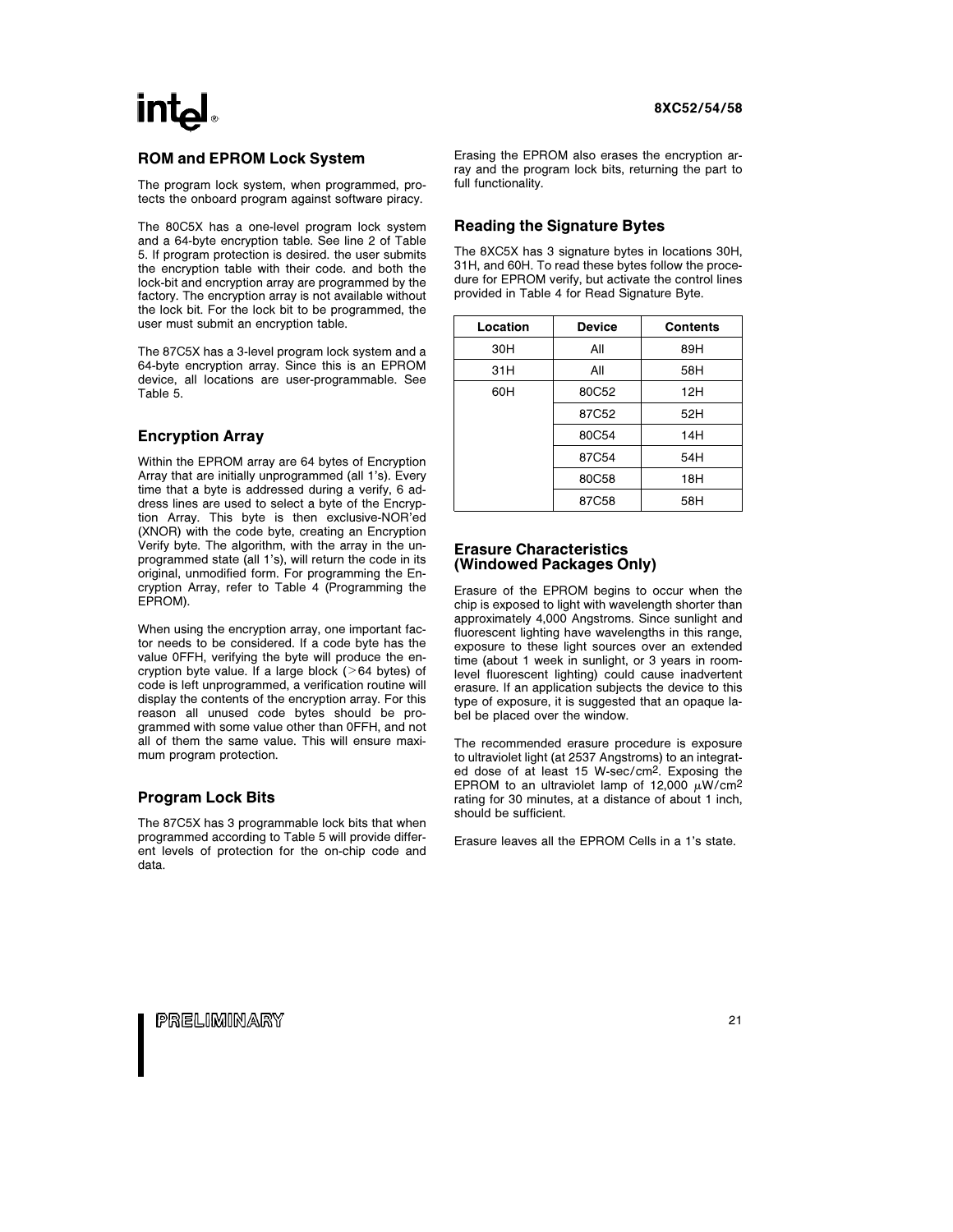|   | <b>Program Lock Bits</b> |     |                 |                                                                                                                                                                                                                 |  |  |  |  |  |  |
|---|--------------------------|-----|-----------------|-----------------------------------------------------------------------------------------------------------------------------------------------------------------------------------------------------------------|--|--|--|--|--|--|
|   | LB <sub>1</sub>          | LB2 | LB <sub>3</sub> | <b>Protection Type</b>                                                                                                                                                                                          |  |  |  |  |  |  |
|   | U                        | U   | U               | No Program Lock features enabled. (Code verify will still be encrypted by the<br>Encryption Array if programmed.)                                                                                               |  |  |  |  |  |  |
|   | P                        | U   | U               | MOVC instructions executed from external program memory are disabled from<br>fetching code bytes from internal memory, EA is sampled and latched on<br>Reset, and further programming of the EPROM is disabled. |  |  |  |  |  |  |
| з | P                        | P   | U               | Same as 2, also verify is disabled.                                                                                                                                                                             |  |  |  |  |  |  |
|   | P                        | P   | P               | Same as 3, also external execution is disabled.                                                                                                                                                                 |  |  |  |  |  |  |

#### NOTE:

Any other combination of the lock bits is not defined.

### EPROM PROGRAMMING AND VERIFICATION CHARACTERISTICS

 $(T_A = 21^{\circ}$ C to 27°C;  $V_{CC} = 5V \pm 20\%$ ;  $V_{SS} = 0V$ )

| Symbol          | <b>Parameter</b>                  | Min      | Max     | <b>Units</b> |
|-----------------|-----------------------------------|----------|---------|--------------|
| V <sub>PP</sub> | <b>Programming Supply Voltage</b> | 12.5     | 13.0    | V            |
| <b>I</b> pp     | Programming Supply Current        |          | 75      | mA           |
| 1/TCLCL         | <b>Oscillator Frequency</b>       | 4        | 6       | <b>MHz</b>   |
| TAVGL           | Address Setup to PROG Low         | 48TCLCL  |         |              |
| <b>TGHAX</b>    | Address Hold after PROG           | 48TCLCL  |         |              |
| <b>TDVGL</b>    | Data Setup to PROG Low            | 48TCLCL  |         |              |
| <b>TGHDX</b>    | Data Hold after PROG              | 48TCLCL  |         |              |
| TEHSH           | (Enable) High to V <sub>PP</sub>  | 48TCLCL  |         |              |
| <b>TSHGL</b>    | V <sub>PP</sub> Setup to PROG Low | 10       |         | μS           |
| <b>TGHSL</b>    | V <sub>PP</sub> Hold after PROG   | 10       |         | μS           |
| TGLGH           | PROG Width                        | 90       | 110     | μS           |
| <b>TAVQV</b>    | <b>Address to Data Valid</b>      |          | 48TCLCL |              |
| <b>TELOV</b>    | <b>ENABLE Low to Data Valid</b>   |          | 48TCLCL |              |
| <b>TEHQZ</b>    | Data Float after ENABLE           | $\Omega$ | 48TCLCL |              |
| TGHGL           | PROG High to PROG Low             | 10       |         | μS           |